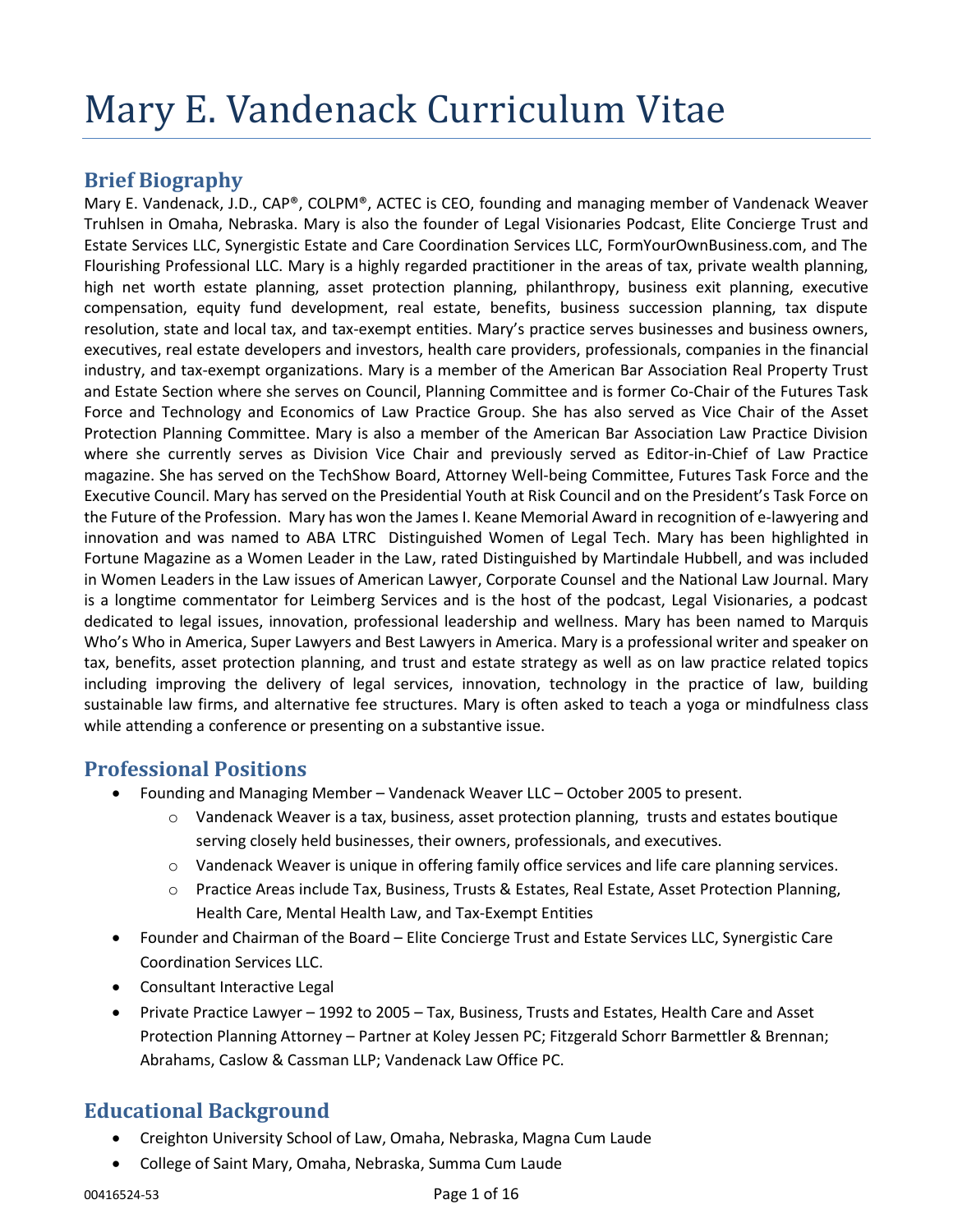- University of Pennsylvania, Certificate of Positive Psychology
- University of Michigan, Master Track Certificate Social Work

# **Professional Designations**

- ACTEC
- COLPM
- CAP®

# **Continuing Legal/Tax Education**

- Federal Institute of Taxation, New York University, New York, New York: 2002, 2009, 2010, 2011, 2012, 2013, 2014, 2015, 2016, 2017, 2018, 2019, 2020, 2021 with focus on partnership and real estate tax and structures; corporate tax; high net worth tax strategies and trusts and estates; international tax; state and local tax.
- Heckerling Tax Institute, Orlando, Florida: 2011, 2012, 2013, 2014, 2015, 2016, 2017, 2018, 2019, 2020, 2021, 2022.
- American Bar Association Real Property and Trust Spring Symposium: 2014, 2016, 2017, 2018, 2019, 2020, 2022.
- ACTEC Annual Meeting 2022.

# **Teaching Experience**

- Creighton University School of Law Legal Research and Writing
- Creighton University School of Law "Legal Writing" Instructor
- VTI Institute Paralegal Studies –Business Law; Legal Research; Legal Terminology
- Fitness Instruction 2002- 2022 yoga, pilates, spin and Bodypump
	- o Yoga Alliance RYT
	- o ACE Fitness Certified Group Fitness
	- o AED/CPR/First Aid since 2002

# **Legal Publications**

- "When to use Coaching, When to use a Psychologist Some Tips on Finding the Right fit" Mary E. Vandenack – ABA Property & Probate – September/October 2022
- "Design a Flourishing Law Firm" Mary E. Vandenack Law Practice Magazine July/August 2022
- "My Life Is My Artwork: Create a Practice That is Part of the Artwork" Mary E. Vandenack ABA Probate & Property – July/August 2022
- "Modern Mindfulness: Being Mindful Doesn't Mean I am Always Zen" Mary E. Vandenack ABA [Probate & Property](https://www.vwattys.com/wp-content/uploads/2022/05/mayjun22-CareerDevWellness.pdf) – May/June 2022
- "Mary Vandenack: Transcript from Legal Visionaries Podcast on Business and Tax Considerations Before Selling a Business" – Mary E. Vandenack, [LISI Business Entities Newsletter #250,](https://www.vwattys.com/wp-content/uploads/2022/05/LISI-Business-Entities-250.pdf) May 2, 2022
- "Mary E. Vandenack, Abigail O'Connor & Martin Shenkman: 56<sup>th</sup> Annual Heckerling Institute Meeting Notes" – [LISI Estate Planning Newsletter #2953,](https://www.vwattys.com/wp-content/uploads/2022/04/LISIHeckerlingNotesPDF2022LW-1.pdf) April 18, 2022
- "Call it a Life Plan" Mary E. Vandenack[, metroMAGAZINE,](https://www.spiritofomaha.com/metro-magazine/contributors/planning-matters-vandenack-weaver-llc-call-it-a-life-plan-apr-may-2022/article_74ab8d3e-baa2-11ec-97ca-03e7c2520311.html) April 13, 2022
- "Deliberate Wellness The Resilient Lawyer" Mary E. Vandenack ABA [Probate & Property](https://www.vwattys.com/wp-content/uploads/2022/03/Deliberate-Wellness-The-Resilient-Lawyer.pdf) -March/April 2022
- "The Matter of the Estate of Skip Beach" Mary E. Vandenack [LISI Estate Planning Newsletter #2937,](https://www.vwattys.com/wp-content/uploads/2022/02/LISI-Estate-Planning-Newsletter-2937.pdf) February 10, 2022
- "Advancing Trusts and Estates Practices with Technology and Innovation: Become a Digital Innovation Specialist" – Mary E. Vandenack, [WealthCounsel Quarterly,](https://maryvandenack.com/wp-content/uploads/2021/12/Advancing-Trusts-and-Estates-Practices-with-Technology-and-Innovation.pdf) Fall 2021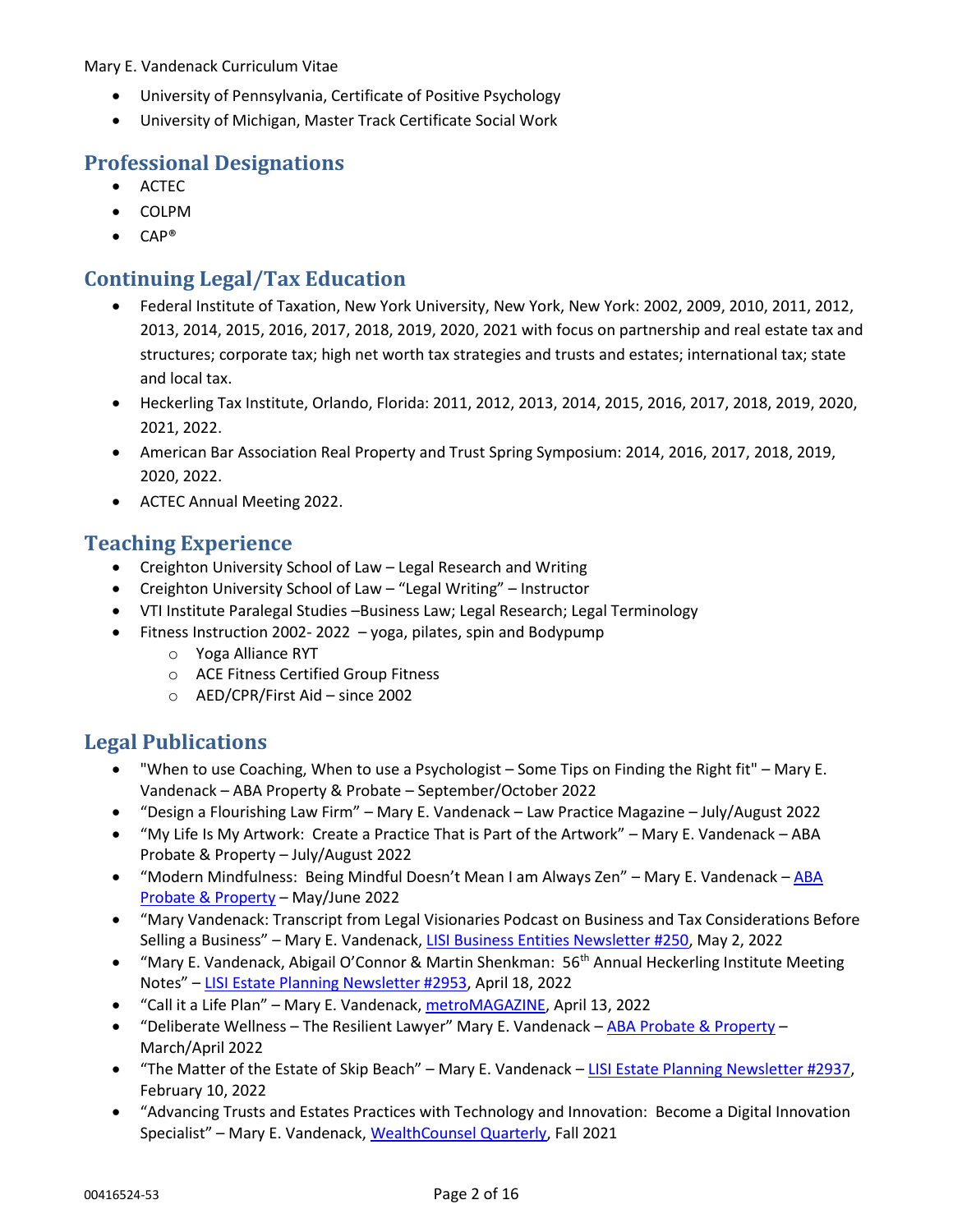- "Mary Vandenack's Notes from the NYU Institute on Federal Taxation" Mary E. Vandenack[, LISI Estate](https://www.vwattys.com/wp-content/uploads/2021/11/LISI-2923-Mary-Vandenacks-Notes-from-the-NYU-Institute-on-Federal-Taxation-2021-11-30.pdf)  [Planning Newsletter #2923,](https://www.vwattys.com/wp-content/uploads/2021/11/LISI-2923-Mary-Vandenacks-Notes-from-the-NYU-Institute-on-Federal-Taxation-2021-11-30.pdf) November 29, 2021.
- "Making it Rain: Mary Vandenack" Sharon Nelson interviewed Mary E. Vandenack, [Law Practice](https://www.lawpracticetoday.org/article/making-it-rain-mary-vandenack/)  [Today,](https://www.lawpracticetoday.org/article/making-it-rain-mary-vandenack/) September 14, 2021
- "Mary Vandenack's Notes from the NYU Advanced Trusts and Estates Conference" Mary E. Vandenack, [LISI Estate Planning Newsletter #2897,](http://www.leimbergservices.com/) August 2, 2021
- "Leaving a Big Law Firm to Start Your Own" Mary E. Vandenack, [Law Practice Today,](https://www.lawpracticetoday.org/article/leaving-big-law-to-form-your-own-firm/?utm_source=July21&utm_medium=email&utm_campaign=July21LPTemail/) July 14, 2021
- "Evolving Law Firm Models with Innovation: Using Lessons Learned from the Pandemic" Mary E. Vandenack[, Law Practice Magazine,](https://www.americanbar.org/groups/law_practice/publications/law_practice_magazine/2021/ja21/vandenack/) July/August 2021
- "Notes on the 55th Annual Heckerling Institute on Estate Planning " Mary E. Vandenack, LISI Estate [Planning Newsletter #2889,](https://new.leimbergservices.com/all/LISIMatakVandenackShenkmanPDF6_14_2021.pdf) June 14, 2021
- "Great People to Have on Your Side" Mary E. Vandenack, [metroMagazine](https://www.spiritofomaha.com/metro-magazine/the-magazine/celebrating-women-mary-vandenack-vandenack-weaver-llc-founding-and-managing-member-vandenack-weaver-llc/article_1ffb81b8-c877-11eb-b0e1-0714d777beea.html), The Women's Issue, June 8, 2021
- "Insurance Issue with Transfer on Death Deeds" Mary E. Vandenack, [metroMagazine](https://www.spiritofomaha.com/metro-magazine/contributors/planning-matters-the-womens-issue-2021/article_ea279efa-c8a8-11eb-9645-e7024c581874.html), The Women's Issue, June 8, 2021
- "Mary Vandenack on Dawn Strope-Robinson v. State Farm Fire and Casualty: Insurance Risk for Transfer on Death Deeds" - Mary E. Vandenack, [LISI Estate Planning Newsletter #2871,](https://www.vwattys.com/wp-content/uploads/2021/03/LISI-Estate-Plan-2871.pdf) March 17, 2021
- "Mary Vandenack on In re Trust of McGregor: Nebraska Supreme Court Finds Nonjudicial Settlement Agreement Violated Material Purpose of Trust Because It Ignored the Trust's Spendthrift Provision" – Mary E. Vandenack, [LISI Estate Planning Newsletter #2868,](https://www.vwattys.com/wp-content/uploads/2021/04/LISI-2868.pdf) March 11, 2021
- "Mary E. Vandenack: The Evolution of Innovation, Technology and Estate Planning: Moving Toward a Concierge Practice" – Mary E. Vandenack, [LISI Estate Planning Newsletter #2867,](https://www.vwattys.com/wp-content/uploads/2021/03/Moving-Toward-a-Concierge-Practice.pdf) March 2, 2021
- "Using Your Federal Estate Tax Exemption and Allowing Spousal Access (The SLAT)", [Vandenack Weaver](https://www.vwattys.com/wp-content/uploads/2020/10/USING-YOUR-FEDERAL-ESTATE-TAX-EXEMPTION-AND-ALLOWING-SPOUSAL-ACCESS-THE-SLAT.pdf)  [LLC](https://www.vwattys.com/wp-content/uploads/2020/10/USING-YOUR-FEDERAL-ESTATE-TAX-EXEMPTION-AND-ALLOWING-SPOUSAL-ACCESS-THE-SLAT.pdf)
- "Mary Vandenack on In re Estate of Michael R. Brinkman" Mary E. Vandenack, LISI Estate Planning [Email Newsletter #2862,](https://www.vwattys.com/wp-content/uploads/2021/02/Mary-Vandenack-on-In-re-Estate-of-Michael-R.-Brinkman.pdf) February 11, 2021
- "Strategies for a Possible Reduced Estate Tax Exemption" Mary E. Vandenack and Michael J. Weaver, [metroMagazine,](https://www.spiritofomaha.com/metro-magazine/contributors/planning-matters-the-healthcare-issue-2021/article_16e9fbd4-6fff-11eb-be71-7ff3cf43c3ff.html) February 3, 2021
- "Next Generation Tech for Estate-Planning Lawyers Employ lessons learned from going remote to make permanent changes" – Mary E. Vandenack & Martin M. Shenkman - [Trusts and Estates,](https://www.vwattys.com/wp-content/uploads/2021/01/Next-Generation-Tech-for-Estate-Planning-Lawyers.pdf) February 2021
- "In The Office, Out of the office, Remote Challenges Outside, Safety Inside" [Law Practice](https://www.americanbar.org/groups/law_practice/publications/law_practice_magazine/2021/jf21/vandenacklead/) Magazine, January/February 2021
- "Learning How to Lead Differently in Times of Crisis" Mary E. Vandenack, [Law Practice](https://www.americanbar.org/groups/law_practice/publications/law_practice_magazine/2020/nd20200/ednote/) Magazine, November/December 2020
- "Mary Vandenack's Notes from the NYU Advanced Trusts and Estates Conference" Mary E. Vandenack, [LISI Estate Planning Email Newsletter #2836,](https://www.vwattys.com/wp-content/uploads/2020/11/LISI-Estate-Planning-Email-Newsletter-2836.pdf) November 12, 2020
- "Mary Vandenack on Lee v. Argent Trust Company" Mary E. Vandenack, [LISI Employee Benefits and](https://www.vwattys.com/wp-content/uploads/2020/09/LISI-Employee-Benefits-and-Retirement-Planning-Email-Newsletter-747-.pdf)  [Retirement Planning Email Newsletter #747,](https://www.vwattys.com/wp-content/uploads/2020/09/LISI-Employee-Benefits-and-Retirement-Planning-Email-Newsletter-747-.pdf) September 2020
- "The Tax Planning Checklist for Law Firms" Mary E. Vandenack, [Law Practice](https://www.americanbar.org/groups/law_practice/publications/law_practice_magazine/2020/so2020/so20vandenack/) Magazine, Sept/Oct 2020
- "Improve and Automate Financial Information" Mary E. Vandenack[, Law Practice](https://www.americanbar.org/groups/law_practice/publications/law_practice_magazine/2020/so2020/ednote/) Magazine, Sept/Oct 2020
- "Rethinking Disposition Provisions of Trusts: Recent Trends and Approaches to Trust Design with an Asset Protection Focus" - Mary E. Vandenack[, Creighton Law Review,](https://www.vwattys.com/wp-content/uploads/2020/09/Rethinking-Disposition-Provisions-of-Trusts.pdf) August 31, 2020
- "Estate Planning Issues in Divorce and Premarital Planning" Mary E. Vandenack, [metroMAGAZINE,](https://www.spiritofomaha.com/metro-magazine/contributors/planning-matters-aug-sept-2020-estate-planning-issues-in-divorce-and-premarital-planning/article_ac2f5c22-ecd1-11ea-9989-836ffba4bb1f.html) August/September 2020
- "Driving Innovation and Change in the Legal Industry" Mary E. Vandenack, [Law Practice Magazine,](https://www.americanbar.org/groups/law_practice/publications/law_practice_magazine/2020/ja2020/ednote/) July/August 2020
- "Congress Adds Flexibility for PPP Borrowers" Mary E. Vandenack, co-author Michael Weaver, [metroMAGAZINE,](https://issuu.com/metmago/docs/metromagazine-620/44) June/July 2020
- "Mary Vandenack's Notes from the NYU Federal Real Estate and Partnership Tax Conference" LISI Income Tax Planning Newsletter #197, July 3, 2020 at [http://www.Leimbergservices.com](http://www.leimbergservices.com/)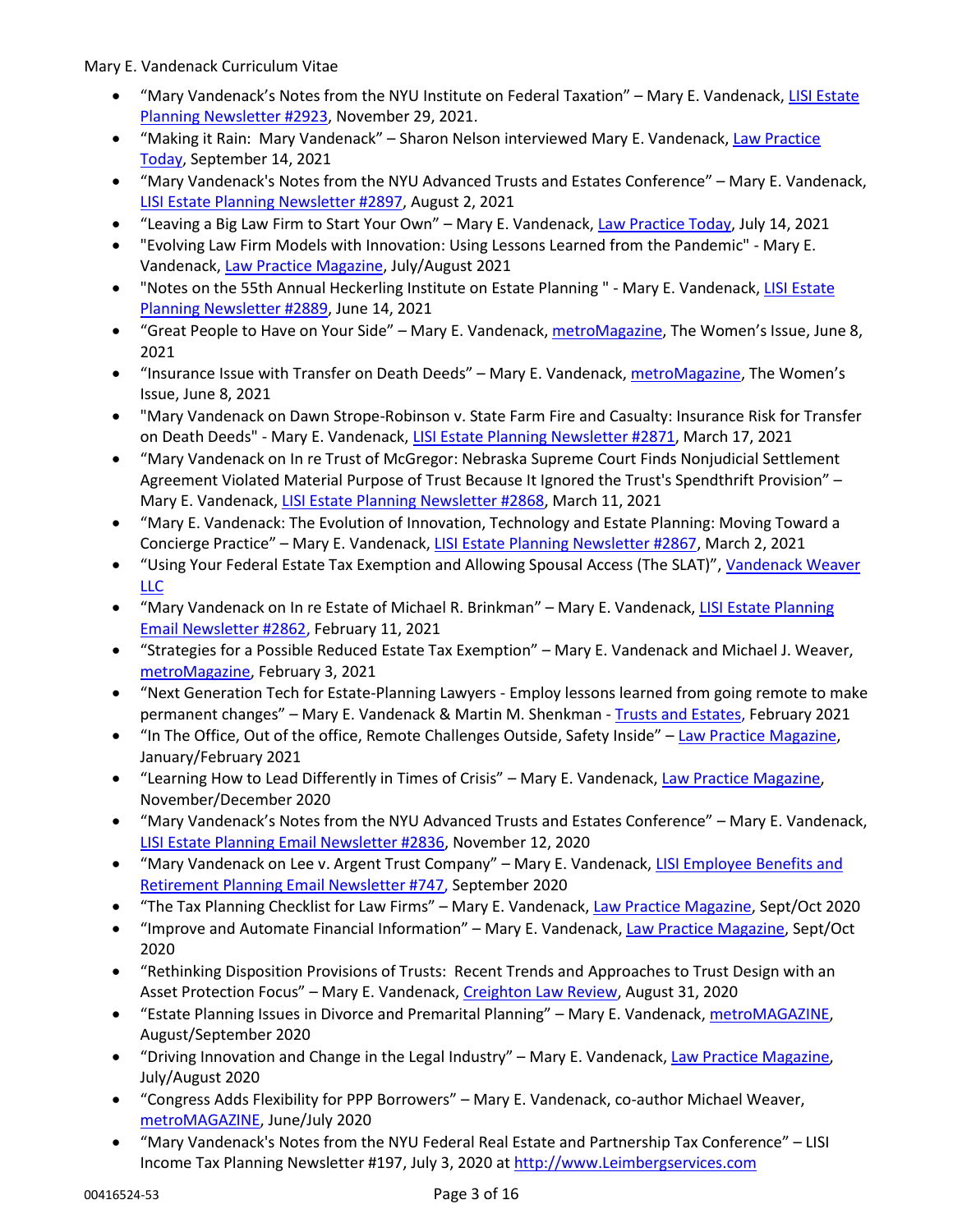- "How I am Changing My Practice, Client Meetings, Client Planning, and More to Address the Coronavirus" – Jonathan Blattmachr, Barron Henley, Thomas Tietz, Martin Shenkman, & Mary Vandenack – [ABA Section of Real Property, Trust and Estate Law](https://www.americanbar.org/groups/real_property_trust_estate/publications/ereport/rpte-ereport-spring-2020/how-i-am-changing-my-practice/)
- "Managing the Remote Law Practice Magazine" Mary E. Vandenack, Martin Shenkman, & Jonathan Blattmachr - [NAEPC Journal of Estate and Tax Planning,](http://www.naepcjournal.org/wp-content/uploads/issue34g.pdf) May 2020
- "The Slow Return to the New Normal and Different Approaches to Signing/Executing Estate Planning Documents" Mary E. Vandenack, Martin M. Shenkman, Jonathan Blattmachr, Andrew Wolfe, and Thomas A. Tietz, [LISI Estate Planning Newsletter #2794,](http://leimbergservices.com/collection/Signing%20Estate%20Plannining%20documents%20during%20COVID%20May%209%202020%20%20%20FINAL.pdf?CFID=27046464&CFTOKEN=78347396) May 11, 2020
- "Law Firm Leadership and Management" Law Practice Magazine, May/June 2020
- "Business Continuity; Recovering From Covid-19" Mary E. Vandenack, co-author Michael Weaver, [metroMAGAZINE,](https://issuu.com/metmago/docs/metromagazine-420/36) April 2020
- "What Has Covid-19 Taught Us About Resilience?" Mary E. Vandenack, [metroMAGAZINE,](https://issuu.com/metmago/docs/metromagazine-420/34) April 2020
- "Managing the Remote Law Practice and Other Practical Administrative Considerations during Coronavirus" - Mary E. Vandenack, Martin Shenkman & Jonathan Blattmachr, [LISI Estate Planning](https://www.vwattys.com/wp-content/uploads/2020/04/LISI-Estate-Planning-Newsletter-2789.pdf)  [Newsletter #2789,](https://www.vwattys.com/wp-content/uploads/2020/04/LISI-Estate-Planning-Newsletter-2789.pdf) April 17, 2020
- "Retirement Plan Provisions of the CARES Act" Mary E. Vandenack, [Retirement Daily,](https://www.vwattys.com/wp-content/uploads/2020/04/Vandenack-Retirement-Plan-Provisions-of-the-CARES-Act.pdf) April 6, 2020
- "Retirement Plan Provisions of the CARES Act" Mary E. Vandenac[k, LISI Employee Benefits &](https://www.vwattys.com/wp-content/uploads/2020/03/LISI-Employee-Benefits-and-Retirement-Planning-Newsletter-728.pdf)  [Retirement Planning Email Newsletter #728,](https://www.vwattys.com/wp-content/uploads/2020/03/LISI-Employee-Benefits-and-Retirement-Planning-Newsletter-728.pdf) March 27, 2020
- "Taking Your Estate Planning Practice Remote in Short Order"– Mary E. Vandenack, [LISI Estate Planning](https://www.vwattys.com/wp-content/uploads/2020/05/LISI-Estate-Plan-Newsletter-2786.pdf)  [Email Newsletter #2786,](https://www.vwattys.com/wp-content/uploads/2020/05/LISI-Estate-Plan-Newsletter-2786.pdf) March 25, 2020
- "Families First Coronavirus Response Act Provisions Expanding Requirements for Businesses to Provide Paid Emergency Leave" – Mary E. Vandenack & James S. Pieper, [LISI Employee Benefits & Retirement](https://www.vwattys.com/wp-content/uploads/2020/03/LISI-Employee-Benefits-Retirement-Planning-Mary-Vandenack-James-Pieper-on-Families-First-Coronavirus-Response-Act-3-23-20.pdf)  [Planning Email Newsletter #726,](https://www.vwattys.com/wp-content/uploads/2020/03/LISI-Employee-Benefits-Retirement-Planning-Mary-Vandenack-James-Pieper-on-Families-First-Coronavirus-Response-Act-3-23-20.pdf) March 23, 2020
- "Foundational [Estate](https://leimbergservices.com/all/LISIVandenackPDF3_18_2020.pdf) Planning Priorities in the Face of COVID-19" Mary E. Vandenack, LISI Estate [Planning Newsletter #2784, M](https://leimbergservices.com/all/LISIVandenackPDF3_18_2020.pdf)arch 18, 2020
- "Finding a Personalized Marketing Plan" Mary E. Vandenack, [Law Practice Magazine,](https://www.americanbar.org/groups/law_practice/publications/law_practice_magazine/2020/ma2020/ma20ednote/) March/April 2020
- "When a Trademark Owner is Entitled to the Profits of a Competitor" Mary E. Vandenack, [metroMAGAZINE,](https://issuu.com/metmago/docs/metromagazine-feb2020/40) February 2020
- "How Long Do You Have to Keep Old Wills" Mary E. Vandenack, [LISI Newsletter #2778:](https://www.vwattys.com/vwnews/steve-leimbergs-estate-planning-email-newsletter-archive-message-2778/) New York State Bar Association Committee on Professional Ethics Opinion 1182 February 2020
- "Remembering Copy Editor, John Fallahay" Mary E. Vandenack, [Law Practice Magazine,](https://www.americanbar.org/groups/law_practice/publications/law_practice_magazine/2020/jf2020/jf20ednote/) January/February 2020
- "Planning to Sell a Closely Held Business" Mary E. Vandenack, [metroMAGAZINE,](https://issuu.com/metmago/docs/metromag-1219?fr=sZjliOTU2MTMzOA) December 2019
- "Planning: Life, Estate, Asset Protection, Business, Transition" Mary E. Vandenack, [metroMAGAZINE,](https://issuu.com/metmago/docs/metromagazine-1019?fr=sOGE4NDkxMTI5) October 2019
- "Mary Vandenack on Revenue Ruling 2019-19: Uncashed Retirement Plan Distribution Checks" [LISI](https://leimbergservices.com/all/LISIVandenackPDF9_12_2019.pdf)  [Employee Benefits and Retirement Planning Newsletter #709,](https://leimbergservices.com/all/LISIVandenackPDF9_12_2019.pdf) September 12, 2019
- Commentary on the 11<sup>th</sup> Annual NYU Tax Controversy Forum Mary E. Vandenack, LISI Income Tax [Planning Newsletter #182,](https://leimbergservices.com/all/LISIVandenackPDF7_18_2019.pdf) July 18, 2019
- Commentary on the impact of the SECURE Act Mary E. Vandenack, LISI Employee Benefits and [Retirement Planning Newsletter #707, M](http://leimbergservices.com/all/LISIVandenackPDF5_28_2019.pdf)ay 28, 2019
- "Helping Lawyers Market Easily via Social Media" Mary E. Vandenack, *[Law Practice Magazine,](http://dashboard.mazsystems.com/webreader/59923?page=74)* March/April 2019
- Commentary on *In the Matter of the Estate of Lois B. Erickson -* Mary E. Vandenack, [LISI Estate Planning](http://leimbergservices.com/all/LISIVandenackPDF212_6_2018.pdf)  [Newsletter #2688,](http://leimbergservices.com/all/LISIVandenackPDF212_6_2018.pdf) December 6, 2018
- "Sustainable Trusts and Estates and Real Property Practices" Mary E. Vandenack, ABA *[Probate &](https://www.americanbar.org/groups/real_property_trust_estate/publications/probate-property-magazine/2018/november-december-2018/sustainable-trusts-and-estates-and-real-property-practices/)  [Property](https://www.americanbar.org/groups/real_property_trust_estate/publications/probate-property-magazine/2018/november-december-2018/sustainable-trusts-and-estates-and-real-property-practices/)* November/December 2018
- "Leaving Big Law to Forge a New Path" Mary E. Vandenack, ABA *[Probate & Property](https://www.americanbar.org/groups/real_property_trust_estate/publications/probate-property-magazine/2018/november-december-2018/leaving-big-law-forge-new-path/)*, November/December 2018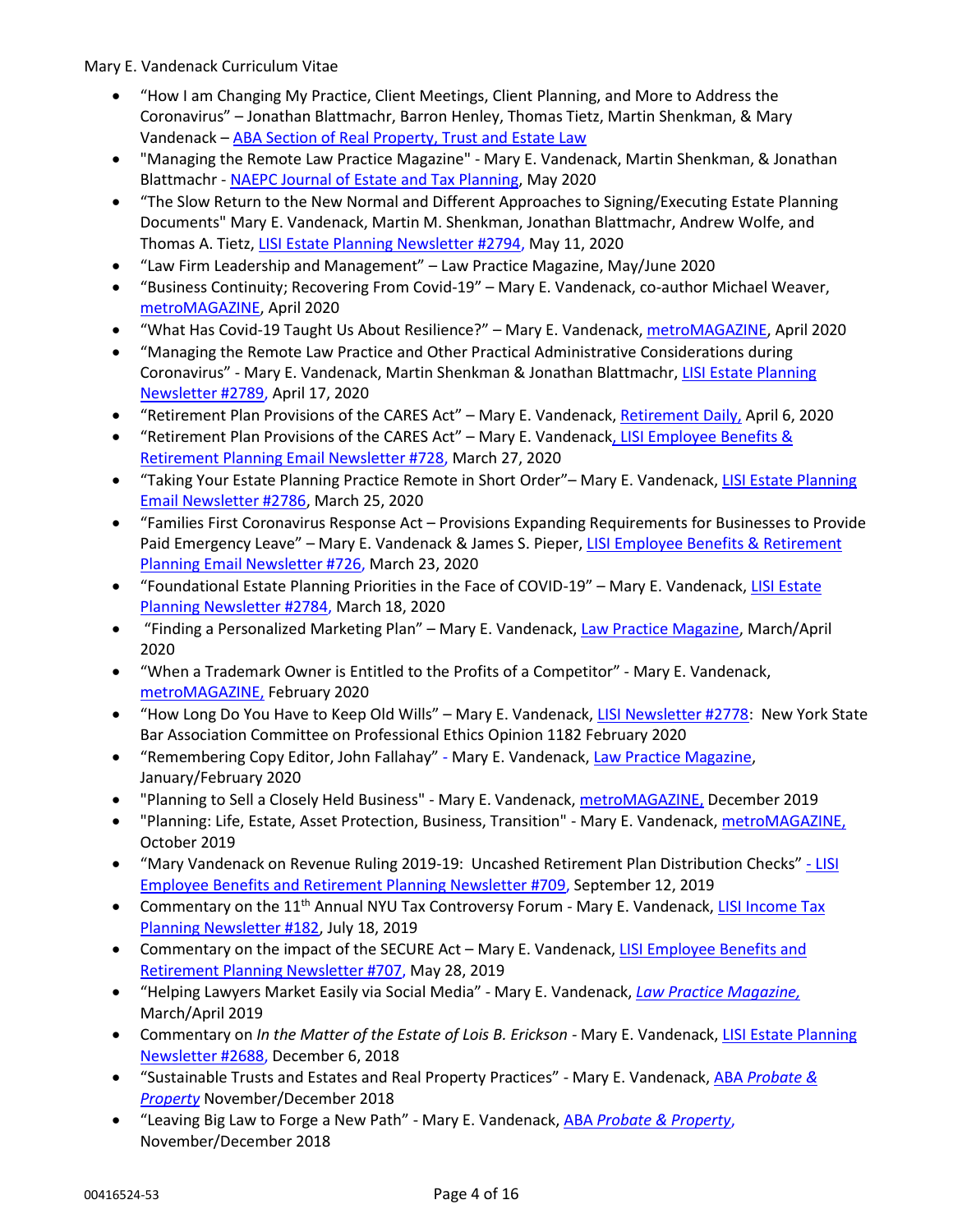- "Facilitating Effective Communication as a Leader" Mary E. Vandenack, *[Law Practice Magazine](http://dashboard.mazsystems.com/webreader/58200?page=78)*, November/December 2018 Issue
- "Notes from the 77<sup>th</sup> Annual NYU Federal Institute of Taxation Days 4-6" Mary E. Vandenack, LISI Income Tax Planning Newsletter #160, November 5, 2018 at http://www.leimbergservices.com.
- "Notes from the 77<sup>th</sup> Annual NYU Federal Institute of Taxation Days 1 -3" Mary E. Vandenack, LISI [Income Tax Planning Newsletter #159,](http://leimbergservices.com/all/LISIVandenackPDF11_1_2018%20.pdf) October 29, 2018
- "Estate Planning Considerations Under Internal Revenue Code 199A" Mary E. Vandenack, *[metroMAGAZINE](https://issuu.com/metmago/docs/metromag-1018/40)*, October 2018
- "The Impact of Tax Reform on Service Professionals" Mary E. Vandenack, *[metroMagazine](https://issuu.com/metmago/docs/metromagazine-aug2018/42)*, August 2018
- "The Sustainable Law Firm" Mary E. Vandenack, *[Law Practice Magazine](http://dashboard.mazsystems.com/webreader/56442?page=52)*, July/August 2018
- Mary Vandenack was listed as a resource for [The Well-Being Toolkit for Lawyers & Legal Employers,](https://lnkd.in/eRKzJRD) released July, 2018.
- Mary Vandenack was featured in the American Bar Association's Women of Legal Tech 2018. The Legal Technology Resource Center's Women of Legal Tech initiative is intended to encourage diversity and celebrate women in legal technology. This article can be found a[t lawtechnologytoday.org.](http://www.lawtechnologytoday.org/2018/06/women-legal-tech-mary-vandenack/)
- "SEC's Proposed Rule Requiring a Customer Relationship Summary" Mary E. Vandenack, [LISI Employee](http://leimbergservices.com/all/LISIVandenackPDF6_18_2018.pdf)  [Benefits & Retirement Planning Newsletter #696,](http://leimbergservices.com/all/LISIVandenackPDF6_18_2018.pdf) June 18, 2018
- "The Impact of Tax Reform On Law Firms" Mary E. Vandenack, [Law Practice Today Magazine,](https://www.lawpracticetoday.org/article/impact-tax-reform-law-firms/?utm_source=June18&utm_medium=email&utm_campaign=June18LPTemail) June 14, 2018
- "SEC's Proposed Regulation Best Interest" Mary E. Vandenack, [LISI Employee Benefits & Retirement](http://leimbergservices.com/all/LISIVandenackPDF6_18_2018.pdf)  [Planning Newsletter #695,](http://leimbergservices.com/all/LISIVandenackPDF6_18_2018.pdf) June 18, 2018
- *"*The Impact of Tax Reform on Law Firms" Mary E. Vandenack, [Law Practice e-zine,](https://www.lawpracticetoday.org/article/impact-tax-reform-law-firms/?utm_source=June18&utm_medium=email&utm_campaign=June18LPTemail) June 14, 2018
- "SEC's Proposed Interpretation of Standard of Conduct for Investment Advisers" Mary E. Vandenack, [LISI Employee Benefits & Retirement Planning Newsletter #694,](http://leimbergservices.com/all/LISIVandenackPDF6_5_2018.pdf) June 5, 2018
- "The Status of the Fiduciary Rule" Mary E. Vandenack, *[metroQuarterly](https://issuu.com/metmago/docs/mquarterly-summer2018/40)*, Summer 2018
- "Fifth Circuit's Vacating the Fiduciary Rule" Mary E. Vandenack, [LISI Employee Benefits and Retirement](http://leimbergservices.com/all/LISIVandenackPDF4_5_2018.pdf)  [Planning Newsletter #690,](http://leimbergservices.com/all/LISIVandenackPDF4_5_2018.pdf) April 5, 2018
- "Matter of Scottrade, Inc., Commonwealth of Massachusetts: Massachusetts' Effort to Enforce the Fiduciary Rule" - Mary E. Vandenack, LISI Employee Benefits & Retirement Planning Newsletter #689, March 20, 2018
- "Estate Plan Asset Coordination Ensuring Your Testamentary Intention" Mary E. Vandenack, [metroQuarterly,](https://issuu.com/metmago/docs/mquarterly-spring2018/44) Spring 2018
- "Mindful Leadership" Mary E. Vandenack, *[Law Practice Magazine](http://dashboard.mazsystems.com/webreader/54583?page=78)*, March/April 2018
- "A Primer on Subpart F on the Internal Revenue Code: Taxation of U.S. Shareholders Owning Interests in Controlled Foreign Corporations" - Mary E. Vandenack, Coauthored with Monte Schatz *The Nebraska Lawyer, Vol 21*, Jan/Feb 2018
- "10 Ways the Tax Overhaul Could Hurt You" Mary E. Vandenack, LISI Employee Benefits & Retirement Planning Newsletter #120, December 11, 2017
- "Final Regulation on Mortality Tables" Mary E. Vandenack, LISI Employee Benefits & Retirement Planning Newsletter #684, November 13, 2017
- "Finding and Developing Effective Practice Group Leaders" Mary E. Vandenack, *[Law Practice](http://dashboard.mazsystems.com/webreader/52594?page=78)  [Magazine](http://dashboard.mazsystems.com/webreader/52594?page=78)*, Nov/Dec 2017
- "McGaugh v. Commissioner: Seventh Circuit Finds No Taxable IRA Distribution Where Taxpayer Wired Funds to Purchase Stock IRA Custodian Refused to Accept" – Mary E. Vandenack, [LISI](http://leimbergservices.com/all/LISIVandenackPDF8_7_2017.pdf)  [Employee Benefits & Retirement Planning Newsletter #679,](http://leimbergservices.com/all/LISIVandenackPDF8_7_2017.pdf) August 7, 2017
- "Leading Through Change" Mary E. Vandenack, *[Law Practice Magazine](http://dashboard.mazsystems.com/webreader/50455?page=78)*, July/August 2017
- "DNA Pro Ventures: IRS's Disqualification of ESOP Upheld by Tax Court and  $8<sup>th</sup>$  Circuit" Mary E. Vandenack, LISI Employee Benefits & Retirement Planning Newsletter #676, June 21, 2017
- "Trimmer v. Commissioner: Tax Court Allows Hardship Exception to 60-Day Rollover Requirement" Mary E. Vandenack, [LISI Employee Benefits & Retirement Planning Newsletter #675,](http://leimbergservices.com/all/LISIVandenackPDFVersion.pdf) June 7, 2017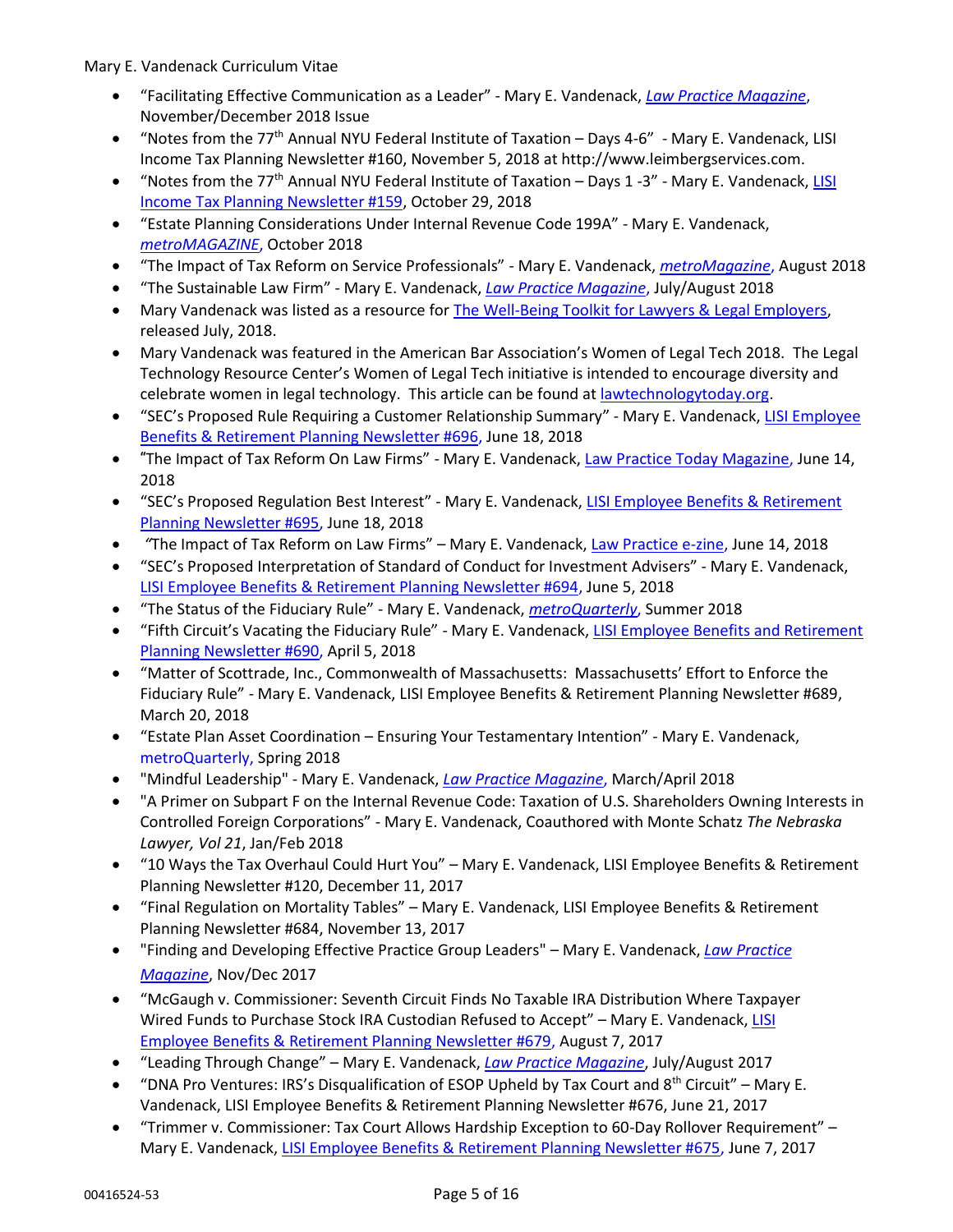- "Law Firm Growth: Key Considerations in Expansion" Mary E. Vandenack, *[Law Practice Magazine](http://dashboard.mazsystems.com/webreader/49127?page=36)*, May/June 2017
- "Saumer v. Cliffs Natural Resources Inc." Mary E. Vandenack, LISI Employee Benefits & Retirement Planning Newsletter #674, May 3, 2017
- "Wu vs. United States: 7th Circuit Holds Section 408(d)(4) Applies Only to Withdrawal of Contributions Made in a Taxable Year and Withdrawn No Later than the Due Date of the Taxpayer's Tax Return for that Taxable Year" – Mary E. Vandenack, LISI Employee Benefits & Retirement Planning Newsletter #671, March 21, 2017 at http://www.leimbergservices.com Copyright 2017 Leimberg Information Services, Inc. (LISI).
- "The Tools & Techniques of Trust Planning" Mary E. Vandenack, co-written with Stephan R. Leimberg, Jonathon Gopman, Michael Sneeringer, Mary Elizabeth Anderson, Anna Els, L. Paul Hood, Jr., Lester Law, Larry Rivkin, and Yoshimi O. Smith.
- "Asset Protection Trusts" Mary E. Vandenack, *[metroQuarterly](https://issuu.com/metmago/docs/mquarterly-febmarapr2017)*, Spring 2017
- "Making Technology a Part of Law Firm Culture" Mary E. Vandenack, *[Law Practice Magazine](http://dashboard.mazsystems.com/webreader/47866?page=78)*, March/April 2017
- "Tools & Techniques of Trust Planning" Mary E. Vandenack,  $17<sup>th</sup>$  Edition, Contributing Editor, Leimberg Library
- "Ensuring Your Law Firm Is on Course" Mary E. Vandenack, *[Law Practice Magazine](http://dashboard.mazsystems.com/webreader/43952?page=78)* Volume 42, Nov/Dec 2016
- "Discounting Rules for Family Limited Partnerships Are Being Revised" Mary E. Vandenack, *[metroQuarterly,](https://issuu.com/metmago/docs/mquarterly-novdecjan-2016-17)* Nov/Dec/Jan 2016/17
- ["Assisting Clients with Gun Trusts"](http://www.vanwil.com/legal-articles-and-information/estate-planning-and-wealth-succession/assisting-clients-with-gun-trusts/) The Nebraska Lawyer, September/October 2016. The article was first published in the LISI Estate Planning Newsletter #2411, May 3, 2016 at [https://www.LeimbergServices.com.](https://www.leimbergservices.com/) Copyright 2016 Mary E. Vandenack and Leimberg Information Services, Inc. (LISI). Reproduction in Any Form or Forwarding to Any Person Prohibited - Without Express Written Permission.
- "IRS Issues Final Regulations with Respect to How the Minimum Present Value Rules Apply to Defined Benefit Plan Distributions," by Mary E. Vandenack appears in the LISI Employee Benefits & Retirement Planning Newsletter #664, September 27, 2016 at [http://www.leimbergservices.com](http://www.leimbergservices.com/) Copyright 2016 Leimberg Information Services, Inc. (LISI). Reproduction in Any Form or Forwarding to Any Person Prohibited – Without Express Permission.
- "Leading Innovation" Mary E. Vandenack, *[Law Practice Magazine](http://dashboard.mazsystems.com/webreader/39843?page=78)* Volume 42 No 4, July/August 2016
- "Notice 2016-39: Recovery of Investment in the Contract from Payments Received from a Qualified Benefit Plan during Phased Retirement," by Mary E. Vandenack appears in the LISI Employee Benefits and Retirement Planning Newsletter #658, June 29, 2016 at http:/www.LeimbergServices.com. Copyright 2016 Leimberg Information Services, Inc. (LISI). Reproduction in Any Form or Forwarding to Any Person Prohibited – Without Express Written Permission.
- "Mary Vandenack and Nicholas Meier: Assisting Clients with Gun Trusts," LISI Estate Planning Newsletter #2411, May 3, 2016 at http://www.LeimbergServices.com Copyright 2016 Leimberg Information Services, Inc. (LISI)
- "Keeping your Estate Planning Up To Date" Mary E. Vandenack, *[metroQuarterly](https://issuu.com/metmago/docs/mquarterly-summer-2016/50)*, May/Jun/Jul 2016
- An AALU Washington Report, WRNewswire 16.04.29: Published by the Association for Advanced Life Underwriting® as part of the Essential Wisdom Series, topic: Tax Court Decides Purported Section 419(e) Plan is Both Deferred Compensation and Split-Dollar
- "IRS Withdraws Proposed Regulations Affecting Nondiscrimination Requirements for Qualified Plans" Mary E. Vandenack, LISI Employee Benefits and Retirement Planning Newsletter #657, April 25, 2016 at http://www.LeimbergServices.com ©Mary E. Vandenack and Leimberg Information Services, Inc.
- "Leading Technological Change in Your Firm" Mary E. Vandenack, *[Law Practice Magazine](http://dashboard.mazsystems.com/webreader/37321?page=78)* Volume 45, March/April 2016
- "To Cloud or Not To Cloud?" Mary E. Vandenack, *[Law Practice Magazine](http://dashboard.mazsystems.com/webreader/37321?page=42)* Volume 45, March/April 2016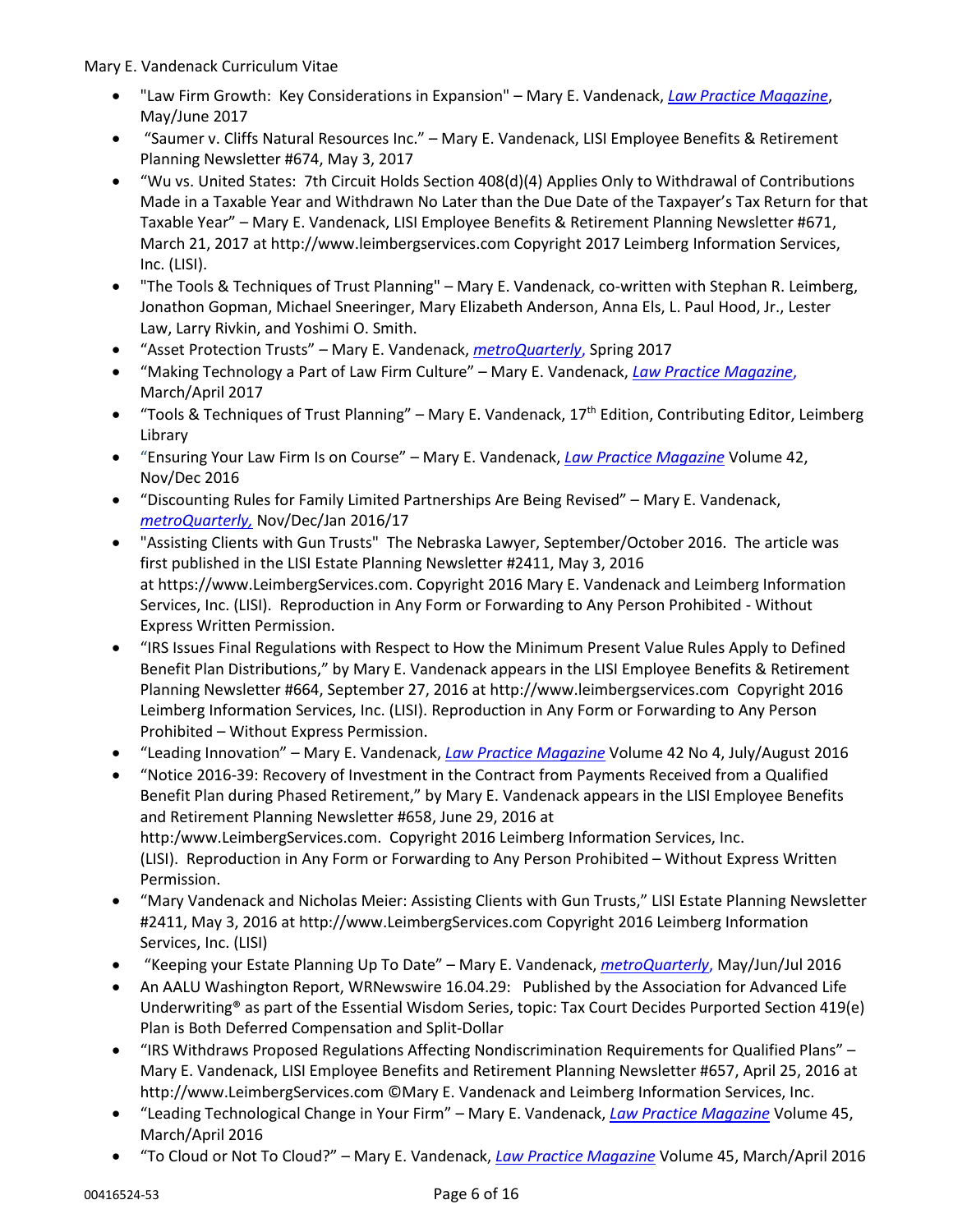- "Directed Trusts for Special Situations" Mary E. Vandenack, *[metroQUARTERLY](https://issuu.com/metmago/docs/mquarterly-spring-2016/52)*, Feb/Mar/Apr 2016
- "The ABA Commission on the Future of Legal Services" Mary E. Vandenack, *[Law Practice Magazine](http://dashboard.mazsystems.com/webreader/34871?page=14)* Volume 42 Number 1, Jan/Feb 2016
- "Charitable Giving Strategies to Benefit Charity and Get a Tax Deduction" Mary E. Vandenack, *[metroQUARTERLY](https://issuu.com/metmago/docs/mquarterly-spring2015/86)*, Feb/Mar/Apr 2015
- "Caring for a Disabled Beneficiary: Third-Party Special Needs Trust" Mary E. Vandenack, *[metroQUARTERLY](https://issuu.com/metmago/docs/mquarterly-winter2014/66)*, Nov/Dec/Jan 2014/15
- "Mary Vandenack & Dan Wintz: Drafting Considerations for the Third-Party Spendthrift Trust after In re Castellano," LISI Asset Protection Planning Newsletter #259, September 10, 2014 at http://www.LeimbergServices.com Copyright 2014 Leimberg Information Services, Inc. (LISI).
- "Estate Planning With IRAs: Inherited IRAs Are Not Protected From Creditors" Mary E. Vandenack, *[metroQUARTERLY](https://issuu.com/metmago/docs/metroquarterly-fall-2014/66)*, Aug/Sept/Oct 2014
- "Mary E. Vandenack: Reconsidering the Design of Trusts Used as IRA and Qualified Account Beneficiaries Post-Clark," LISI Asset Protection Planning Newsletter #252, July 7, 2014 at http://www.LeimbergServices.com ©Mary E. Vandenack 2014.
- "Mary Vandenack & Assisting Clients in Avoiding Potential Creditors: What Actions Can an Attorney Take?" LISI Asset Protection Planning Newsletter #246, June 9, 2014 at http://www.LeimbergServices.com ©Mary E. Vandenack 2014.
- "Hiring a Marketing Director for Small or Midsized Firms" Mary E. Vandenack, *[Law Practice Magazine](http://dashboard.mazsystems.com/webreader/31891?page=44)*, Volume 40 Number 3, May/June 2014
- "Protecting Your Rights to Intellectual Property" Mary E. Vandenack, *[metroMAGAZINE](https://issuu.com/metmago/docs/metromagazine-may-2014/30)*, May 2014
- "[Protecting Your Intellectual Property](https://www.vwattys.com/intellectual-property/protecting-your-intellectual-property/)" Mary E. Vandenack, Coauthored with Joshua A. Diveley, March 2014
- "Pros & Cons of Portability in Estate Planning" Mary E. Vandenack, *[metroMAGAZINE](https://issuu.com/metmago/docs/metromagazine-mar-2014/24)*, March 2014
- "Tax Planning for Real Estate Investors and Professionals Considering the Net Investment Income Tax and Additional Self Employment Tax" – Mary E. Vandenack, *[metroMAGAZINE](https://issuu.com/metmago/docs/metromagazine-jan-2014/22)*, January 2014
- "2013 Year End Tax Planning" Mary E. Vandenack, *[metroMAGAZINE](https://issuu.com/metmago/docs/metromagazine-nov-2013/23?e=1297404/5424351)*, November 2013
- "Preventing Theft and Fraud Within Your Law Firm" Mary E. Vandenack, *[Law Practice Magazine](http://dashboard.mazsystems.com/webreader/31887?page=66)*, Volume 39 Number 5, September/October 2013
- "Who Are Your Children & Descendants? Your Will in a Time of Unique Parental Situations" Mary E. Vandenack, *[metroMAGAZINE](https://issuu.com/metmago/docs/metromagazine-sep-2013/27?e=1297404/4589818)*, September 2013
- "Venture Capital Investments in Legal Services" Mary E. Vandenack, *[Law Practice Magazine](http://dashboard.mazsystems.com/webreader/31885?page=66)*, Volume 39 Number 4, July/August 2013
- "Business Fraud and Theft Prevention" Mary E. Vandenack, *[metroMAGAZINE](https://issuu.com/metmago/docs/metromagazine-jul-2013/27?e=1297404/3757793)*, July 2013
- "Gun Trusts: For Gun Owners or Those Considering Purchasing a Gun" Mary E. Vandenack, *[metroMAGAZINE](https://issuu.com/metmago/docs/metromagazine-may-2013/23?e=1297404/2601103)*, May 2013
- "Estate Planning After 'ATRA'" Mary E. Vandenack, *[metroMAGAZINE](https://issuu.com/metmago/docs/metromagazine-mar-2013/39?e=1297404/2977399)*, March 2013
- "New Medicare Tax Applies in 2013: Strategies for Minimizing the Cost" Mary E. Vandenack, *[metroMAGAZINE](https://issuu.com/metmago/docs/metromagazine-jan-2013/15?e=1297404/2645573)*, January 2013
- "Making the Decision To Make a Change" Mary E. Vandenack, *[Law Practice Magazine,](http://dashboard.mazsystems.com/webreader/31882?page=56)* Volume 39 Number 1, January/February 2013
- "Dawn of a New Business Model. What Morningstar teaches us about law firm management" Mary E. Vandenack, *[Law Practice Magazine](http://dashboard.mazsystems.com/webreader/31882?page=32)*, Volume 39 Number 1, January/February 2013
- "Building on Key Capital: Your Current Clients" Mary E. Vandenack, *[Law Practice Magazine](http://dashboard.mazsystems.com/webreader/31881?page=58)*, Volume 38 Number 6, November/December 2012
- "Asset Protection Planning Trusts" Mary E. Vandenack, *[metroMAGAZINE](https://issuu.com/metmago/docs/metromagazine-month-2012/25?e=1297404/3174888)*, January 2012
- "Year End Tax Planning Tips" Mary E. Vandenack, *[metroMAGAZINE](https://issuu.com/metmago/docs/metromagazine-november-2011/31?e=1297404/3100544)*, November 2011
- "Estate Planning Under the Tax Relief Act of 2010" Mary E. Vandenack, *[metroMAGAZINE](https://issuu.com/metmago/docs/metromagazine-march-2011/49?e=1297404/33991661)*, March 2011
- "The Mini Private Foundation" Mary E. Vandenack, *[metroMAGAZINE](https://issuu.com/metmago/docs/metromagazine-jan-feb-2011/51?e=1297404/33990775)*, January/February 2011
- "Another New Tax Act: Small Business Jobs Act of 2010" Mary E. Vandenack, *[metroMAGAZINE](https://issuu.com/metmago/docs/metromagazine-november-2010/25?e=1297404/33991672)*, November 2010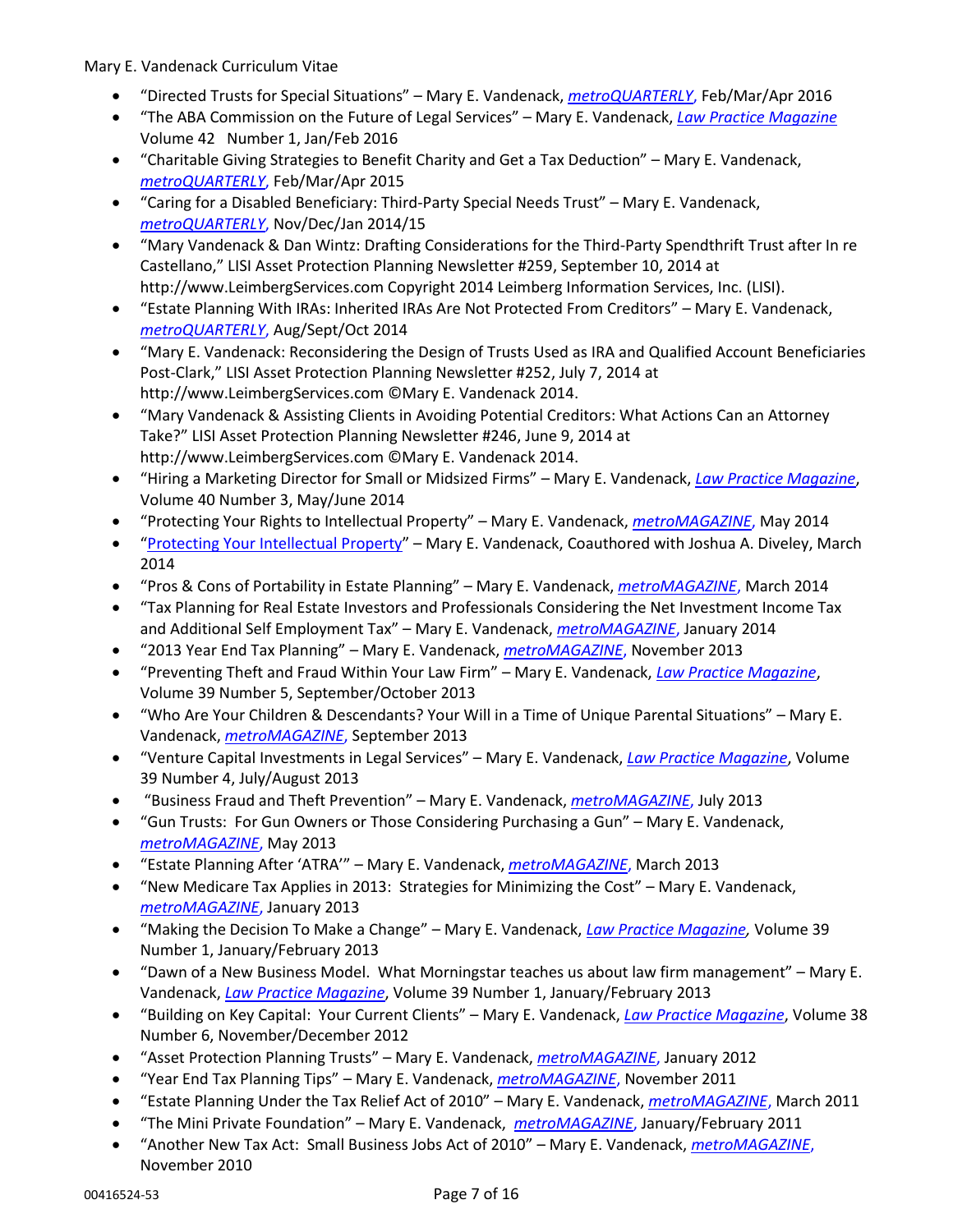- "Your Will if You Have No Will" Mary E. Vandenack, *[metroMAGAZINE](https://issuu.com/metmago/docs/metmago-september2-2010/57?e=1297404/33991689)*, September 2010
- "Advance Directives Options in Nebraska" Mary E. Vandenack, *[metroMAGAZINE](https://issuu.com/metmago/docs/metmago-july-2010/27?e=1297404/8439944)*, July 2010
- "Health Care Reform and You" Mary E. Vandenack, *[metroMAGAZINE](https://issuu.com/metmago/docs/metmago-may-2010/23?e=1297404/5753563)*, May 2010
- "Insuring a Key Asset: Your Stream of Income" Mary E. Vandenack, *[metroMAGAZINE](https://issuu.com/metmago/docs/metromag-march-2010/23?e=1297404/10742267)*, March 2010
- "Year-end Tax Thoughts: Estate Planning" Mary E. Vandenack, *[metroMAGAZINE](https://issuu.com/metmago/docs/metmago-november-09/29?e=1297404/14706467)*, November 2009
- "Asset Protection" Mary E. Vandenack, *[metroMAGAZINE](https://issuu.com/metmago/docs/metmago-september-09/55?e=1297404/13172711)*, September 2009
- "American Recovery & Reinvestment Act of 2009" Mary E. Vandenack, *metroMAGAZINE*, May 2009
- "Estate Planning During Economic & Tax Uncertainty" Mary E. Vandenack, *metroMAGAZINE*, January 2009
- "Estate Planning Basics" Mary E. Vandenack, *metroMAGAZINE*, November 2008
- "Planning for the Disabled Beneficiary: The Special Needs Estate Plan" Mary E. Vandenack, *metroMAGAZINE*, October 2008
- "The Family Foundation for Charitable Giving" Mary E. Vandenack, *metroMAGAZINE*, September 2008
- "Employer-Provided Autos Can Benefit Employers," 23 *Taxation for Lawyers* 137, 1994
- "The Entertainment Facility Rules of Section 274 and Corporate-Owned Condominiums," 9 *Akron Law Review* 1, 1992
- Casenote: "Holland v. Illinois, The Impartiality Requirement of the Sixth Amendment and Peremptory Challenges," 25 *Creighton Law Review* 313, 1990

# **Speaking Engagements, Presentations, and Instruction**

- Speaker May 25, 2022 "Enhancing Success with Healthy Boundaries" Women of Legal Tech
- Speaker May 18, 2022 Interview b[y DotCom Magazine](https://bixel4.net/v1/t/c/ed9a51b7-fa64-e9a9-7721-a188adc5b26e/gm%3A642963fd-6b55-4400-90ac-76067b99d5f7/cheri%40duryeastrategicmarketing.com/?https%3A%2F%2Fwww.dotcommagazine.com%2F2022%2F05%2Fmary-e-vandenack-ceo-founding-member-vandenack-weaver-truhlsen-a-dotcom-magazine-interview%2F=)
- Speaker April 29, 2022 "Mindfulness" ABA RPTE Spring Leadership Meeting, Dallas, Texas
- Speaker April 22, 2022 "Mary Vandenack and Abigail O'Connor's Review of Proceedings of the 56<sup>th</sup> Heckerling Institute on Estate Planning" - LISI Webinar
- Speaker January 20, 2022 "Estate Planning, IRAs, & Trusts" Society of FSP, Omaha Chapter
- Speaker October 13, 2021 "Future Implications from the 8th Circuit Court Holding in Strope-Robinson v. State Farm" – Nebraska State Bar Association annual meeting
- Speaker June 21, 2021 Mary Vandenack o[n metroTV](https://www.youtube.com/watch?v=QjsG5Jbi5QM) Interview by Andee Hoig, Publisher, metroMagazine
- Speaker April 22, 2021 "Managing Your Law Firm Through Change" [the digital edge](https://legaltalknetwork.com/podcasts/digital-edge/2021/04/managing-your-law-firm-through-change/) podcast with Jim Calloway and Sharon Nelson
- Speaker February 16, 2021 "Mindfulness" [metroTV](https://www.youtube.com/watch?v=xR2KOpFE2oE) Interview by Andee Hoig, Publisher, metroMagazine
- Speaker/Presenter January 28, 2021 "Third Party Trusts as Asset Protection Tools" [WealthCounsel®](https://youtu.be/fjRqME6l77I)
- Speaker/Presenter January 12, 2021 "Best Technologies for Practice Development" Trust & Estates Virtual Forum with Martin Shenkman
- Speaker/Presenter October, 2020 "Intersection of Estate Planning and Marital Planning" Nebraska **[State Bar Association](https://youtu.be/avpL5xP0Tog) with Hannah Sommers**
- Speaker/Presenter September 30, 2020 "8 Tech Traps and Tips Every Practitioner Must Know Now that You've Tackled Remote Working" – [Peak Trust Company & InterActive Legal Webinar](https://vimeo.com/463426313) with Peter Fidler, Jonathan Blattmachr, and Martin Shenkman
- Speaker/Presenter August 25, 2020 "Best Practices for Preserving Client Intentions in Wealth Transfers" - [WealthCounsel®](https://youtu.be/MJq44BnuIo8)
- Moderator June 17, 2020 "The New PPP Timeline and Other Issues for Reopening Businesses" Webinar fo[r Vandenack Weaver](https://www.youtube.com/watch?v=JXV4m1zw3TI) [\(recording continued\)](https://www.youtube.com/watch?v=N34DK_4F6YQ&t=54s)
- Moderator May 15, 2020 "Branding and Networking of Successful Women Attorneys: How did she do that?" - Webinar for 32<sup>nd</sup> Annual RPTE National CLE Conference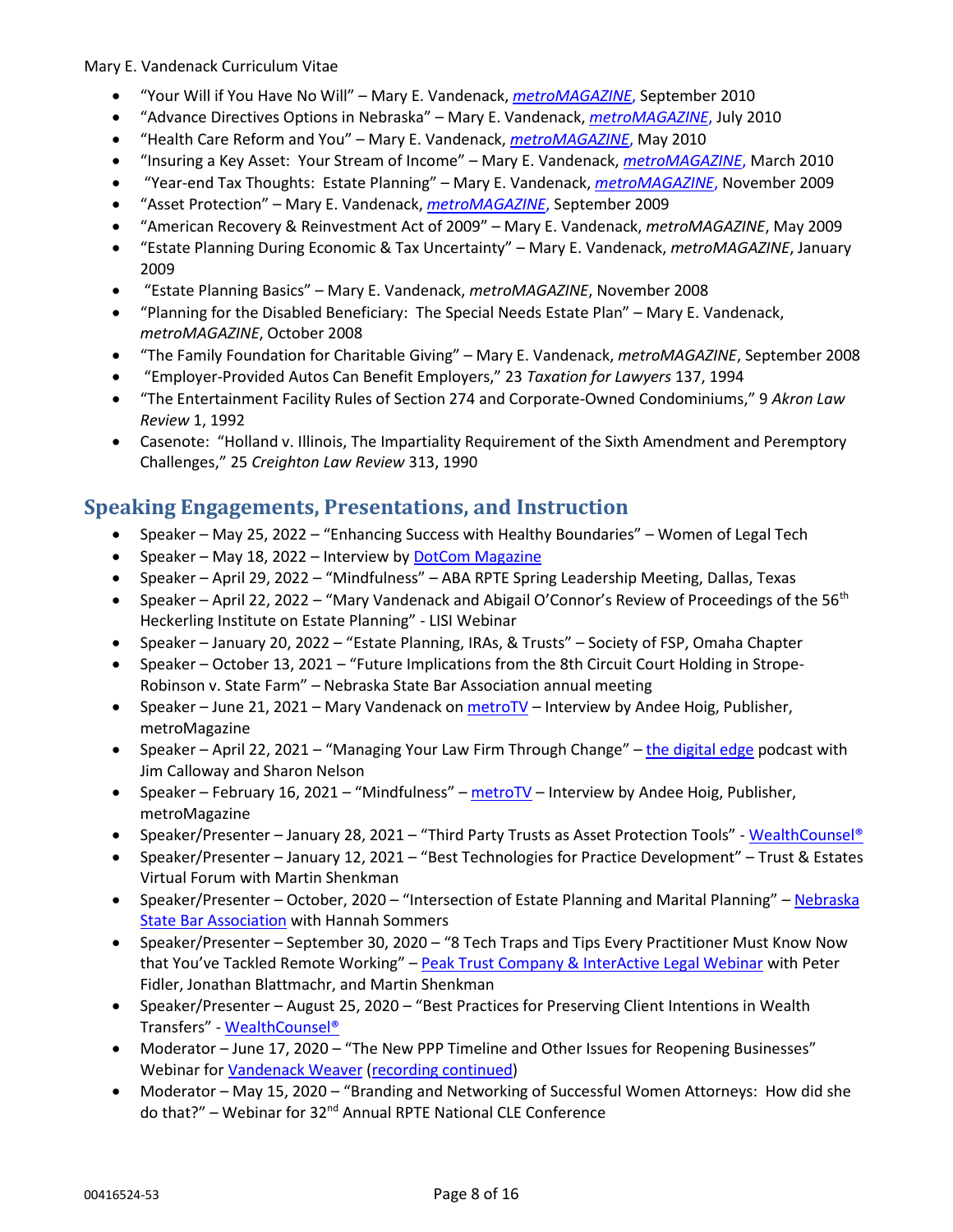- Speaker/Presenter May 14, 2020 "Tech and Remote Work: More Practical and Actionable Tips You Can Take Now!" – [Peak Trust Company & InterActive Legal Webinar](https://vimeo.com/418924143) with Jonathon Blattmachr, Martin Shenkman and Barron Henley
- Speaker/Presenter April 27, 2020 "Tech, Remote Work, and More: What Estate Planners Need to Know Now" - [Peak Trust Company & Interactive Legal Webinar](https://vimeo.com/412725924) with Jonathon Blattmachr, Martin Shenkman and Barron Henley
- Moderator April 2, 2020 "Update on Cares Act and Paycheck Protection Loans" Webinar for [Vandenack Weaver](https://www.youtube.com/watch?v=gE3YE5udR3Q)
- Moderator March 30, 2020 "Navigating Business Responses to COVID-19 Legislation" Webinar for [Vandenack Weaver](https://www.youtube.com/watch?v=ktwwV2HmGrw)
- Speaker/Presenter- February 26, 2020- "A Straightforward Approach to a Path in Legal Technology for Women"- ABA Women Rainmakers presenting Women of Legal Tech Summit 2020
- Speaker/Presenter- February 21, 2020- "Rethinking Disposition of Trusts at Certain Ages: Approaches to Trust Design with an Asset Protection Focus" - Annual Creighton Law Review Symposium and Tepoel Lecture
- Moderator/Presenter January 28, 2020 "Ready for Process Automation? Start by Developing Checklists and Maps" - Best of ABA TECHSHOW Webinar
- Moderator October 17, 2019 Avoiding Employment Litigation webinar series
- Speaker May 14, 2019 "The Future of Estate Planning Practice" Webinar for Purposeful Planning Institute
- Speaker/Presenter May 3, 2019 "50 Lessons for Women Lawyers" New York State Bar Association
- Speaker/Presenter April 16, 2019 "Preserving Client Testamentary Intent" Presentation at Omaha Estate Planning Council Breakfast Meeting
- Speaker/Presenter March 28, 2019 "Avoiding Erosion of Testamentary Intent via Contractual Designation" – Presentation at the Society of Financial Service Professionals March 2019 Breakfast Meeting
- Co-Presenter March 7, 2019 "Using Tech to Improve and Grow Your Estate Planning Practice Part 2" – Webinar with Martin Shenkman
- Speaker/Presenter February 28, 2019 "Process Automation Phase One: Developing Checklists and Maps" – ABA Techshow 2019 Presentation
- Speaker/Presenter February 28, 2019 "Next Generation Technology for the Solo and Small Firm" ABA Techshow 2019 Presentation
- Speaker/Presenter February 27, 2019 "Designing the Law Firm of the Future: Diversity, Inclusion, Technology, and Innovation" – Women of Legal Tech Presentation
- Presenter January 29, 2019 "Using Tech to Grow Your Estate Planning Practice" Webinar
- Speaker/Presenter December 2018 –"Profitable Alternative Fees for the Process Oriented Lawyer" OBA End of the Year CLE Presented by OBA Lawyer Referral Service
- Speaker/Presenter September 2018 ABA Presentation "Future Proofing Your Law Firm"
- Presenter/Panelist September 13, 2018 ABA Webinar: CE1809SFP Affordable Technology for Solo and Small Firm Productivity
- Co-Speaker July 10, 2018 "Understanding What the 2017 Tax Reform Means to Your Firm*"*  Webinar for the Massachusetts Bar Association
- Speaker ABA RPTE Symposium May 2018 "Moving? Can I Take It with Me? Can I Use Something New? State Law Exemptions Under the Microscope"
- Moderator ABA RPTE COP Program May 2018 "Essential Lawyering Skills for Today"
- Speaker ABA Webinar April 2018 "Understanding What Tax Reform Means For You 199A"
- Speaker Law Talk Network April 2018 "Technology for the Small and Solo Firm"
- Speaker Creighton University School of Law Trusts & Estates Class April 2018 "Gun Trusts"
- Speaker ABA Techshow 2018 March 2018 "Affordable Technology for the Solo and Small Firm"
- Speaker ABA Techshow 2018 March 2018 "Alternative Fees for the Process Oriented Law Firm"
- Speaker ABA Techshow 2018 March 2018 "Mindful Leadership for Innovation and Technology"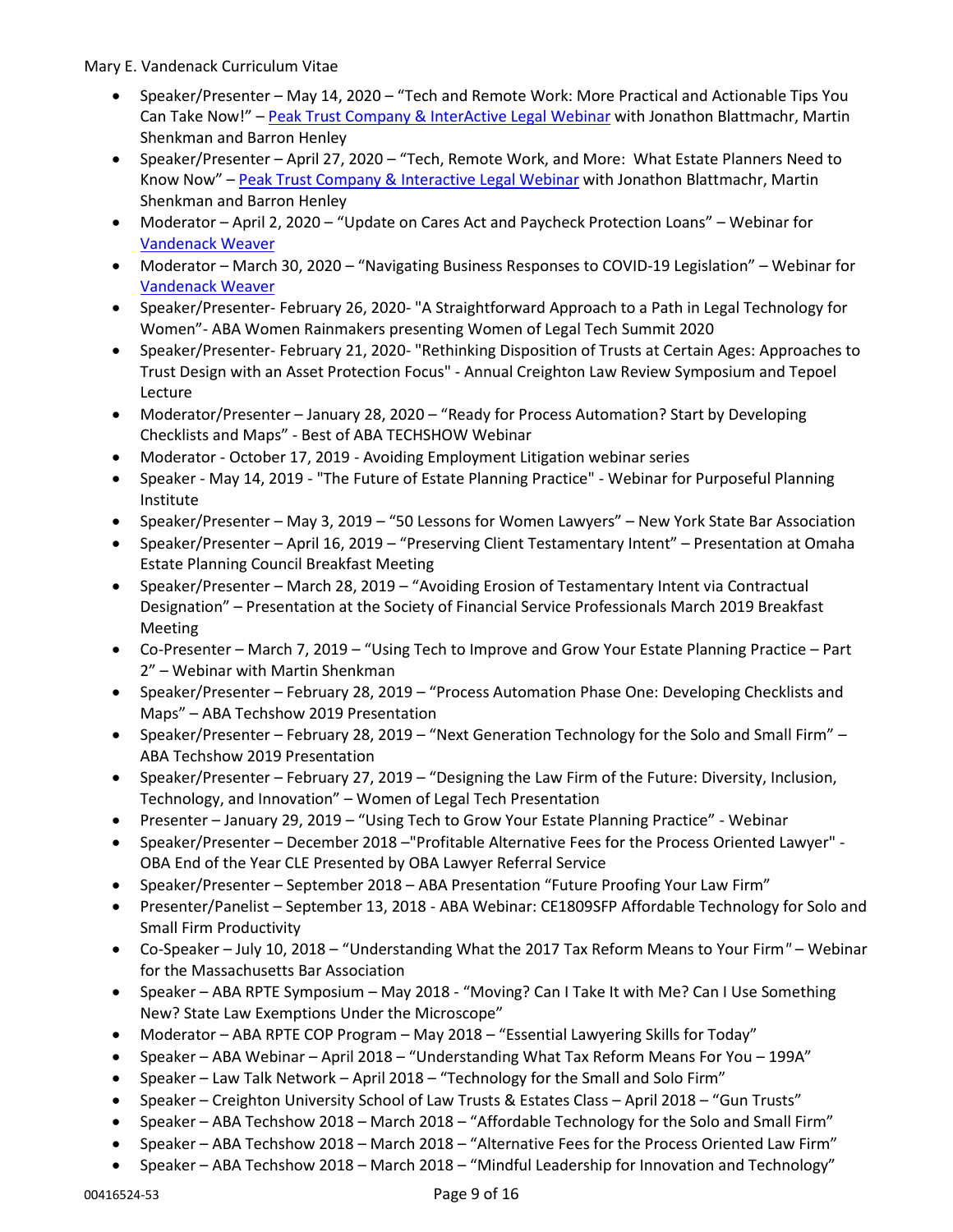- Speaker Lawpact Futures Conference November 2017 "The Future of Legal Services"
- Speaker ABA RPTE Symposium April 2017 "Contract Based Wealth Transfers & Erosion of Testamentary Intent"
- Speaker ABA Techshow 2017; "When Law Firms Merge"; "Panel Presentation: Future of Legal Services"; "Facilitator Trusts and Estates Community"; "Yoga for Technologists"; "Mindful Meditation"
- Speaker "Alternative Fee Arrangements" for ABA RPTE Non-Tax Issues Committee Teleconference February 2017
- Speaker "Analysis of the ABA Report on the Future of Legal Services" Podcast, Jim Calloway's Law Practice Tips Blog October 2016
- Speaker "Small Firms/Big Markets" Omaha Legal Professionals Association October 2016
- Speaker "Implementing Alternative Billing in your Law Practice" Legal Talk Network, New Solo Podcast October 2016
- Speaker "Small Firms/Big Markets" ISA and NSA Solo and Small Firm Conference August 2016
- Speaker "Alternative Fees: Making Them Profitable" ISA and NSA Solo and Small Firm Conference August 2016
- Speaker "Small Firms/Big Markets" ABA Techshow, March 2016
- Speaker "How to Compete with IBM Watson JD: Future-proof your practice by improving efficiency
- now Part 1" ABA Law Practice January 2016
- Speaker "Business Succession Planning Omaha Network January 2016
- Speaker "Technology in Law Practice: The Good, the Bad, and the Ugly" Omaha Bar Assn Dec 2015
- Speaker "Estate Planning for Farmers" Hertz Management November 2015
- Speaker Future of Legal Services Panel, ABA Law Practice Spring Meeting June 2015
- Speaker "How to Have a Full Plate in Life without dropping anything off" College of Saint Mary Honor Student Program January 2015
- Speaker "Legal Issues for Businesses," Midlands National Management Association, May 2008
- Speaker "Medical Records Guide," Medical Group Presentations, 2008
- Speaker "Charitable Giving Considerations," Charitable Organization Presentations, 2005
- Speaker "Estate Planning Guide," Medical Group Presentations, 2005
- Speaker "Retirement Plan Design Considerations," Firm Seminar, 2004
- Speaker "Estate Planning for Farm Assets," Hertz Farm Management, Fall 2003
- Speaker "HIPAA Basics," Medical Group Presentations, 2003
- Speaker "Estate Planning Considerations," Saint Stephen the Martyr Catholic Church, Spring 2003
- Speaker "Estate Planning In Changing Times," Archdiocese of Omaha, Fall 2002
- Speaker "Charitable Giving Strategies," Wahoo Neumann Schools, Fall 2001

# **Other Publications**

- "Consider Positive Intent", [metroMAGAZINE,](https://www.spiritofomaha.com/metro-magazine/contributors/metrospirit-with-mary-e-vandenack-apr-may-2022/article_19ab34c6-baa1-11ec-8f22-2787b4ed2026.html) April 13, 2022
- "Legal Trends and Practice Management Be Ahead of the Curve of Pandemic Induced Trends in Healthcare", Metro Omaha Medical Society, April 1, 2022
- "The Value of Saying 'I'm sorry", [metroMAGAZINE,](https://www.spiritofomaha.com/metro-magazine/contributors/metrospirit-feb-mar-2022/article_cf01914a-967e-11ec-aa80-ffa97d0dc4ef.html) February 27, 2022
- "Kindness", [metroMAGAZINE,](https://www.spiritofomaha.com/metro-magazine/contributors/metrospirit-a-milestone-in-mentoring-2021/article_2711d710-3d0a-11ec-870d-5fe3cda9f81f.html) November 3, 2021
- "Renaissance Woman Mary Vandenack Weaves Legal, Wellness, Tech, and Teaching Passions", [Midlands](https://issuu.com/mbj1/docs/100821_mbj/s/13614029)  [Business Journal,](https://issuu.com/mbj1/docs/100821_mbj/s/13614029) October 8, 2021
- "Gaslighting: Protect Yourself With a Strong Sense of Self", [metroMAGAZINE,](https://www.spiritofomaha.com/metro-magazine/contributors/metrospirit-the-healthcare-issue-2021/article_54910884-6ffe-11eb-bff9-33388c26cf17.html) September 2021
- "Identifying Unsafe People", [metroMAGAZINE](https://www.spiritofomaha.com/metro-magazine/contributors/metrospirit-the-womens-issue-2021/article_93a9ec00-c8a7-11eb-b0c7-bba40b45991c.html), The Women's Issue, July, 2021
- "Meditation to Build Emotional Intelligence", [metroMAGAZINE,](https://www.spiritofomaha.com/metro-magazine/contributors/metrospirit-the-healthcare-issue-2021/article_54910884-6ffe-11eb-bff9-33388c26cf17.html) February, 2021
- "Rediscovering Yoga (and Thoughts on Yoga for the Non-Yogi)" [metroMAGAZINE,](https://www.spiritofomaha.com/metro-magazine/contributors/metrospirit-aug-sept-2020-rediscovering-yoga-and-thoughts-on-yoga-for-the-non-yogi/article_de3679fc-ed45-11ea-a377-33575ef740a4.html) August/September 2020
- "Gratitude Practice" [metroMAGAZINE,](https://issuu.com/metmago/docs/metromagazine-620/42) June/July 2020
- "What Has Covid-19 Taught us About Resilience", metroMAGAZINE, April 2020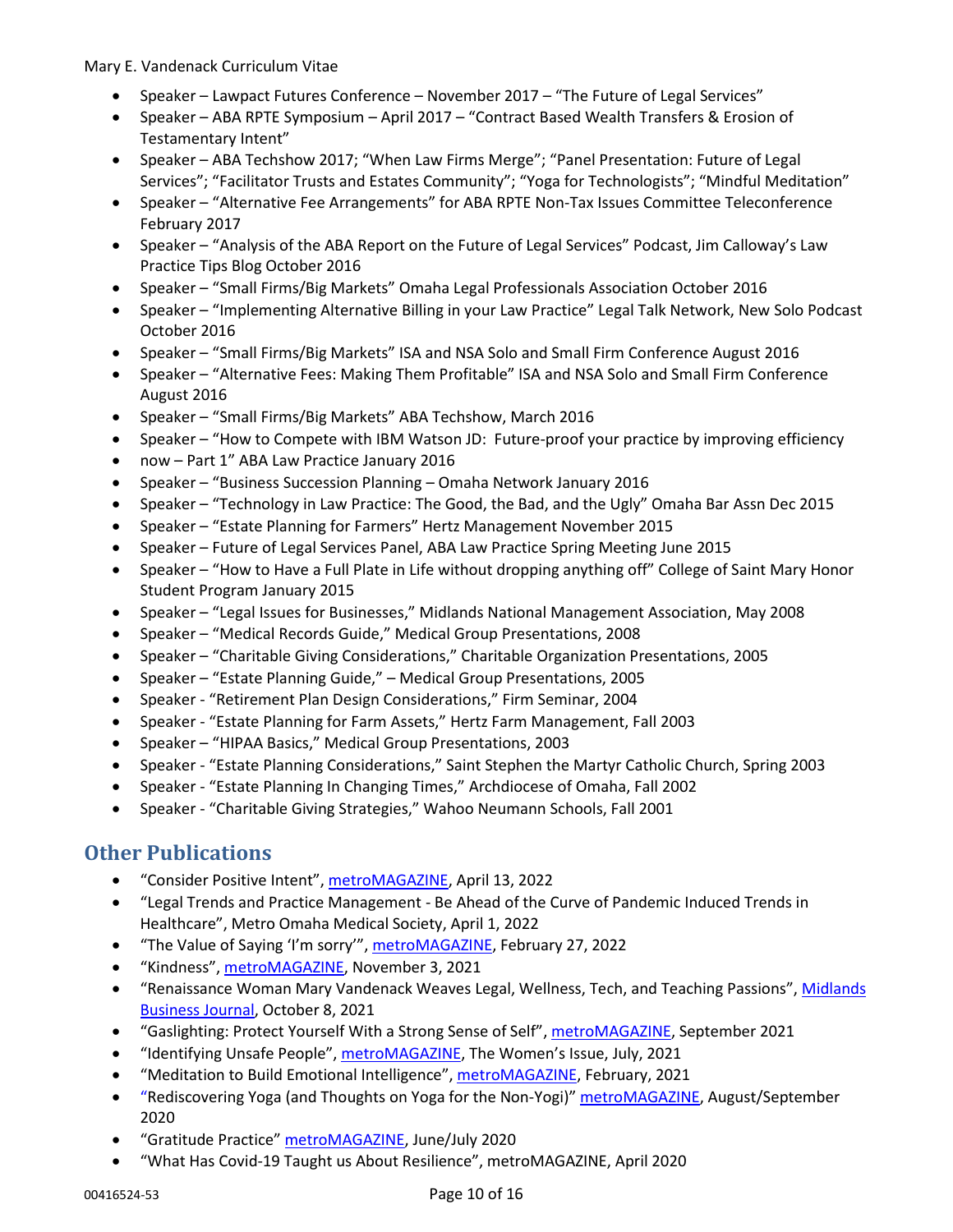- "Choose Well: How You Spend Time and Who You Spend It With" metroMAGAZINE, February 2020
- "The Power of Our Words: Kind and Encouraging Words can Change Lives" –[metroMAGAZINE](https://issuu.com/metmago/docs/metromag-1219/34) Dec 2019
- "Make the First Appointment of the Day with Yourself" [metroMAGAZINE](https://issuu.com/metmago/docs/metromagazine-1019?fr=sOGE4NDkxMTI5) October 2019
- "50 Lessons for Women Lawyers From Women Lawyers: Career and Life Lessons From 50 Successful Women Lawyers", May 2019
- "Building Resilience", *[metroMAGAZINE](https://issuu.com/metmago/docs/metromagazine-april2019?e=1297404%2F68667873%25E2%2580%258B)* April 2019
- "Modern Mindfulness vs Digital Detox," *[metroMAGAZINE](https://issuu.com/metmago/docs/metromagazine-february2019/36)* February 2019
- "Tips for Being a Peacemaker", *[metroMAGAZINE](https://issuu.com/metmago/docs/metromagazine-1218/28)* December 2018
- "Emotional Intelligence", *[metroMAGAZINE](https://issuu.com/metmago/docs/metromag-1018/38)* October 2018
- "Practicing Gratitude", *metro*[QUARTERLY](https://issuu.com/metmago/docs/metromagazine-aug2018/40) August 2018
- "Practicing Mindfulness to Enhance Leadership Skills" Summer 2018 *metro*[QUARTERLY](https://issuu.com/metmago/docs/mquarterly-summer2018/38)
- *"*Authentic Friendships" Spring 2018 *[metroQUARTERLY](https://issuu.com/metmago/docs/mquarterly-spring2018/42)*
- *"*Filling our Life with Healing Friends and Safe People" Nov/Dec/Jan 2018 *[metroQUARTERLY](https://issuu.com/metmago/docs/metromagazine-winter2017-18_/36)*
- *"*Peaceful, Safe, Caring Relationships" Aug/Sept/Oct 2017 *[metroQUARTERLY](https://issuu.com/metmago/docs/mquarterly-augseptoct-17/52)*
- *"*A Good Time to Remember Kindness," May/June/July 2017 *[metroQUARTERLY](https://issuu.com/metmago/docs/mquarterly-mayjunjuly2017/32)*
- *"*Finding Ways to Inspire Others to Positive Action*,"* Feb/March/April 2017 *[metroQUARTERLY](https://issuu.com/metmago/docs/mquarterly-febmarapr2017/42)*
- "Update: Mindfulness Revisited," Nov/Dec/Jan 2017 *[metroQUARTERLY](https://issuu.com/metmago/docs/mquarterly-novdecjan-2016-17/56)*
- *"*Eating Clean: Healthier Options" Aug/Sept/Oct 2016 *[metroQUARTERLY](https://issuu.com/metmago/docs/mquarterly-augseptoct-2016/52)*
- "Mindful Eating: Summer Fresh" May/Jun/Jul 2016 *[metroQUARTERLY](https://issuu.com/metmago/docs/mquarterly-summer-2016/46)*
- "Mindfulness: Tips for Beginning" Feb/March/April 2016 [metroQUARTERLY](https://issuu.com/metmago/docs/mquarterly-spring-2016/48)
- "Mindfulness: Just the Beginning," Nov/Dec/Jan 2015/16 *[metroQUARTERLY](https://issuu.com/metmago/docs/mqtrly-winter2015-16/42)*
- "Self Compassion: Embracing Our Humanity," Aug/Sept/Oct 2015 *[metroQUARTERLY](https://issuu.com/metmago/docs/metroquarterly-fall-2015/70)*
- "Health Thoughts to Keep Omaha Thriving," Feb/Mar/Apr 2015 *[metroQUARTERLY](https://issuu.com/metmago/docs/mquarterly-spring2015/82)*
- "Making a Difference for Those With Mental Health & Substance Abuse Issues," Nov/Dec/Jan Winter 2014 *[metroQUARTERLY](https://issuu.com/metmago/docs/mquarterly-winter2014/62)*
- "Tips for Practicing Compassion", Aug/ Sept/Oct 2014 *[metroQUARTERLY](https://issuu.com/metmago/docs/metroquarterly-fall-2014/50)*
- "Tips for Being More Positive," June 2014 *[metroMAGAZINE](https://issuu.com/metmago/docs/metromagazine-jun-2014/24)*
- "Spring Cleanse for the Mind," May 2014 *[metroMAGAZINE](https://issuu.com/metmago/docs/metromagazine-may-2014/28)*
- "Saying 'Yes' With Impact and 'No' More Frequently," April 2014 *[metroMAGAZINE](https://issuu.com/metmago/docs/metromagazine-apr-2014/34)*
- "Renew Your Vitality Celebrating Spring," March 2014 *[metroMAGAZINE](https://issuu.com/metmago/docs/metromagazine-mar-2014/18)*
- "Practicing Loving Kindness," February 2014 *[metroMAGAZINE](https://issuu.com/metmago/docs/metromagazine-feb-2014/30)*
- "Making a Difference in 2014," January 2014 *[metroMAGAZINE](https://issuu.com/metmago/docs/metromagazine-jan-2014/20)*
- "'Tis the Season for Family, Friends, Kindness, Gratitude and Appreciation," December 2013 *[metroMAGAZINE](https://issuu.com/metmago/docs/metromagazine-dec-2013/21?e=1297404/5770617)*
- "Thriving Through the Holidays," November 2013 *[metroMAGAZINE](https://issuu.com/metmago/docs/metromagazine-nov-2013/21?e=1297404/5424351)*
- "A Healthy Holiday Plan: Creating the Extraordinary," October 2013 *[metroMAGAZINE](https://issuu.com/metmago/docs/metromagazine-oct-2013/21?e=1297404/4904513)*
- "A Candy Bar Is Not a Treat…Being Healthy Is," September 2013 *[metroMAGAZINE](https://issuu.com/metmago/docs/metromagazine-sep-2013/25?e=1297404/4589818)*
- "Breaking the Sugar Habit," August 2013 *[metroMAGAZINE](https://issuu.com/metmago/docs/metromagazine-aug-2013/25?e=1297404/4237051)*
- "Developing the Whole-food Habit," July 2013 *[metroMAGAZINE](https://issuu.com/metmago/docs/metromagazine-jul-2013/25?e=1297404/3757793)*
- "High Vibration Foods: Eating for Health," June 2013 *[metroMAGAZINE](https://issuu.com/metmago/docs/metromagazine-jun-2013/21?e=1297404/2661641)*
- "Spring Renewal," May 2013 *[metroMAGAZINE](https://issuu.com/metmago/docs/metromagazine-may-2013/21?e=1297404/2601103)*
- "Support Systems Matter: Check in on Yours," April 2013 *[metroMAGAZINE](https://issuu.com/metmago/docs/metromagazine-apr-2013/25?e=1297404/2668055)*
- "Helping Others Help You," March 2013 *[metroMAGAZINE](https://issuu.com/metmago/docs/metromagazine-mar-2013/33?e=1297404/2977399)*
- "Creating More Love in Your Life," February 2013 *[metroMAGAZINE](https://issuu.com/metmago/docs/metromagazine-feb-2013/23?e=1297404/2829883)*
- "2013: Renewal Resolutions," January 2013 *[metroMAGAZINE](https://issuu.com/metmago/docs/metromagazine-jan-2013/13?e=1297404/2645573)*
- "Tapas: Energy of Change," October 2011 *[metroMAGAZINE](https://issuu.com/metmago/docs/metromagazine-october-2011/37?e=1297404/42781365)*
- "Santosha: Contentment," September 2011 *[metroMAGAZINE](https://issuu.com/metmago/docs/metromagazine-september-2011/27?e=1297404/10184897)*
- "Saucha: How We Treat Ourselves," August 2011 *[metroMAGAZINE](https://issuu.com/metmago/docs/metromagazine-august-2011/29?e=1297404/42781351)*
- "Aparigraha: Letting Go," July 2011 *[metroMAGAZINE](https://issuu.com/metmago/docs/metromagazine-july-2011/37?e=1297404/42781017)*
- "Asteya: Balancing Energy," June 2011 *[metroMAGAZINE](https://issuu.com/metmago/docs/metromagazine-june-2011/51?e=1297404/42781482)*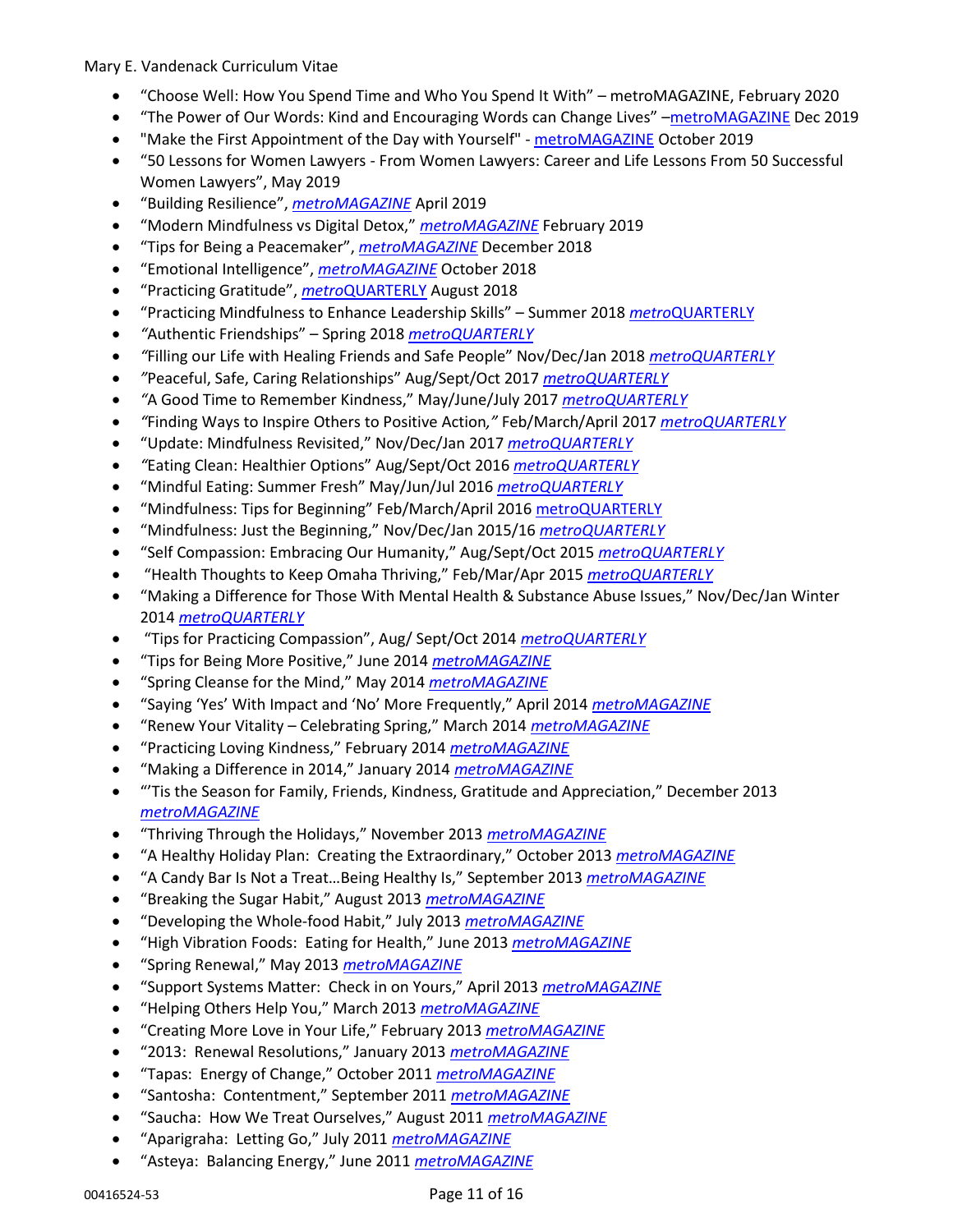- "Satya: Truthfulness," May 2011 *[metroMAGAZINE](https://issuu.com/metmago/docs/metromagazine-may-2011/51?e=1297404/42782010)*
- "Wellness Adventure: Create a Wellness Adventure in Your Life This Spring," April 2011 *[metroMAGAZINE](https://issuu.com/metmago/docs/metromagazine-april-2011/45?e=1297404/42781007)*
- "Ahimsa: Non-violence," March 2011 *[metroMAGAZINE](https://issuu.com/metmago/docs/metromagazine-march-2011/45?e=1297404/33991661)*
- "Living Single," January/February 2011 *[metroMAGAZINE](https://issuu.com/metmago/docs/metromagazine-jan-feb-2011/45?e=1297404/33990775)*
- "Loving Kindness," December 2010 *[metroMAGAZINE](https://issuu.com/metmago/docs/metromagazine-december-2010/29?e=1297404/42781042)*
- "The Season of Gratitude," November 2010 *[metroMAGAZINE](https://issuu.com/metmago/docs/metromagazine-november-2010/21?e=1297404/33991672)*
- "The Center of the Circle," October 2010 *[metroMAGAZINE](https://issuu.com/metmago/docs/metmago-october-2010/31?e=1297404/5188403)*
- "My Life Is My Artwork," September 2010 *[metroMAGAZINE](https://issuu.com/metmago/docs/metmago-september2-2010/33?e=1297404/33991689)*
- "The Tastes of Food," August 2010 *[metroMAGAZINE](https://issuu.com/metmago/docs/metmago-august-2010/27?e=1297404/42781075)*
- "Walk It Off, " July 2010 *[metroMAGAZINE](https://issuu.com/metmago/docs/metmago-july-2010/25?e=1297404/8439944)*
- "The Food Meditation," June 2010 *[metroMAGAZINE](https://issuu.com/metmago/docs/metmago-june-2010/27?e=1297404/12298936)*
- "New Life," May 2010 *[metroMAGAZINE](https://issuu.com/metmago/docs/metmago-may-2010/19?e=1297404/5753563)*
- "Yoga As the Antidote to Being Stuck," April 2010 *[metroMAGAZINE](https://issuu.com/metmago/docs/metmago-april-2010/31?e=1297404/42781277)*
- "Food Rules for Spring," March 2010 *[metroMAGAZINE](https://issuu.com/metmago/docs/metromag-march-2010/19?e=1297404/10742267)*
- "Love Is a Verb," February 2010 *[metroMAGAZINE](https://issuu.com/metmago/docs/metmago-february-2010/23?e=1297404/3731280)*
- "Meta-Commitments," January 2010 *[metroMAGAZINE](https://issuu.com/metmago/docs/jan2010-digimagoptimized2-finishedlinks/11?e=1297404/8083809)*
- "A Holiday Gift to Consider for Yourself," December 2009 *[metroMAGAZINE](https://issuu.com/metmago/docs/metmago-december-09/25?e=1297404/42781073)*
- "Rethinking the Term 'Treat'," November 2009 *[metroMAGAZINE](https://issuu.com/metmago/docs/metmago-november-09/31?e=1297404/14706467)*
- "Pilates: Change the Way You Move and Live," October 2009 *[metroMAGAZINE](https://issuu.com/metmago/docs/metmago-october-09/33?e=1297404/2635034)*
- "Top 10 Fall Vegetables," September 2009 *[metroMAGAZINE](https://issuu.com/metmago/docs/metmago-september-09/37?e=1297404/13172711)*
- "Joy in Daily Living: Connecting With Your Own Soul," August 2009 *[metroMAGAZINE](https://issuu.com/metmago/docs/metmago-august/31?e=1297404/8278316)*
- "Turning Resolutions Into Reality," December 2008 *metroMAGAZINE*

# **Legal Visionaries Podcasts**

- Business and Tax Considerations Before Selling Guest: Mike Weaver July 20,2021
- Non-Disclosure Agreements When Selling Your Business Guest: Mike Weaver July 27, 2021
- Enhancing Your Brand in Anticipation of Selling Guest: Cheri Duryea August 3, 2021
- The Inner and Outer Game of Leadership Guest: Pam Hernandez August 10, 2021
- Private Foundations Guests: Mike Weaver and Mark Weber August 17, 2021
- Comprehensive Estate Planning Through Professional Collaboration Guest: Brady Marlow August 24, 2021
- Current Trends in Healthcare Law Guest: Stephanie Sharp August 31, 2021
- Managing Your Client List Guest: Allison Shields Johs September 7, 2021
- Dynasty Trusts Guest: Lara Sass September 14, 2021
- Gaslighting in the Workplace Guest: Pam Hernandez September 21, 2021
- Considerations When Selecting a Trustee Guest: Sarah Duey September 28, 2021
- What's New with Microsoft 365 Guest: Ben Schorr October 5, 2021
- Incapacity Planning Guests: Rachel Truhlsen and Emily Pattison October 12, 2021
- Future Issues For Law Practices Guest: Reid Trautz October 19, 2021
- Estate Planning for Agricultural Clients Guests: Bryan Holen and Monte Schatz October 26, 2021
- Trust Strategies for the Business Exit Guest: Mike Weaver November 9, 2021
- Legislative Proposals and Year End Tax Planning for 2021 Guests: Marty Shenkman and Jonathan Blattmachr – November 16, 2021
- Cybersecurity Guest: Ben Schorr November 23, 2021
- The Ins and Outs of Earn Out Agreements Guests: Evan Levine and Nainesh Shah November 30, 2021
- Effective Use of Linkedin for Lawyers Guest: Allison Shields Johs December 7, 2021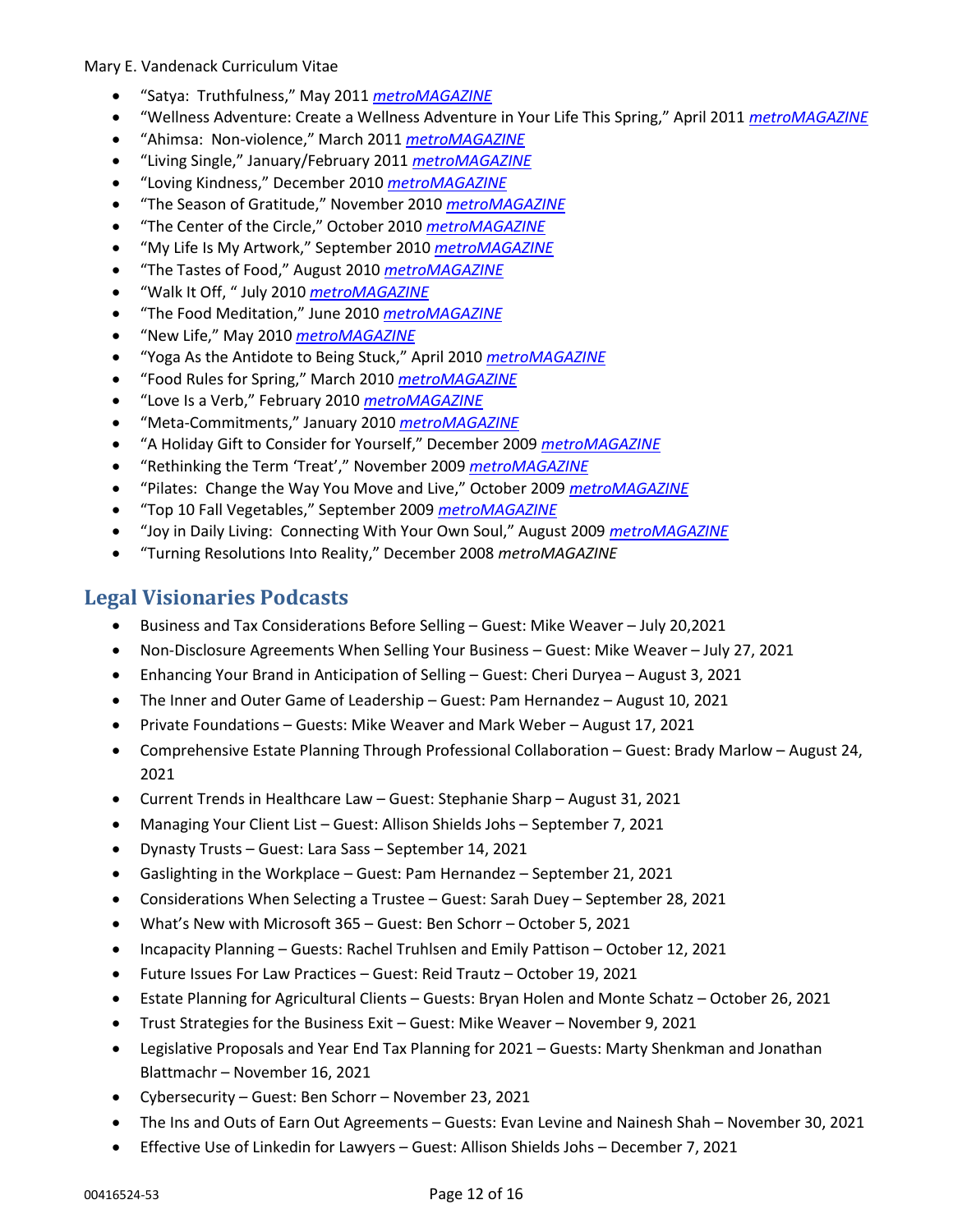- Year End Tax Planning for 2021 Guest: Mike Weaver December 14, 2021
- Wellbeing Tips for Lawyers Guest: Heidi Alexander December 21, 2021
- Legacy Aspect of Business Exits Guests: Rob Wellendorf and Mike Weaver December 28, 2021
- Importance of Law Firm Culture for Wellbeing Guest: Pam Hernandez January 4, 2022
- Future Proofing Your Law Firm Guest: Reid Trautz January 18, 2022
- Leaving Corporate America To Start Your Own Business Guest: Stephanie Sharp January 25, 2022
- Nutrition's Role In Wellness Guest: Nikki Kendall February 1, 2022
- Life Care Planning Model Guest: Rachel Truhlsen February 15, 2022
- Family Limited Partnerships An Estate Planning Strategy Guest: Lara Sass February 22, 2022
- Collaborative Planning in Business Exits Guests: Rob Wellendorf and Mike Weaver March 1, 2022
- Incorporating Charitable Giving into your Estate Plan Guests: Mike Weaver and Mark Weber March 8, 2022
- Using an ESOP as a Business Exit Strategy Guest: Mike Weaver March 22,2022
- Mindfulness in Decisionmaking Guest: Brady Marlow March 29, 2022
- The Concept of "Both/And" in Estate Planning Guest: Vanessa Kanaga April 5, 2022
- Five Behaviors of An Effective Team Guest: Cheryl Kuhn April 11, 2022
- Common Trust and Estate Litigation Guest: Bonnie Boryca April 19, 2022
- The Benefits of Practicing Mindfulness Guest: Dr. Inna Khazan April 26, 2022
- Health Care Directive Issues Guest: Michael Sneeringer May 3, 2022
- Tools For Effective Team Building Guest: Cheryl Kuhn May 10, 2022
- New Taxpayer Adverse Clawback Regulations How Will They Affect Your Clients? May 17, 2022
- Biofeedback and Mindfulness Guest: Dr. Inna Khazan May 24, 2022
- Income Tax Planning Guest: Jonathan Gopman May 31, 2022

# **Editorial Roles**

- Law Practice Magazine
	- o Editor-in-Chief, 2018 present
	- o Features Editor, 2013-2016
	- o Assistant Features Editor, 2012-2013
	- o Editorial Board, 2011-present
- Nebraska Lawyer Issue Editor, various times
- Creighton Law Review Editor in Chief, 1992

# **Community Associations, Board Service**

- Women Investing in Nebraska 2020 to present
- Boystown Advisory Board, March 2017-present
- Creighton University Law School Advisory Board, May 2017 to present
- Member, Creighton University Mentoring Program
- TABS Board, 2012 to present
- American Heart Association
	- o Circle of Red, 2011-present Executive Distinction
	- o Executive Committee, Go Red For Women, 2012-2014
- SAC Federal Credit Union
	- o Supervisory Committee and Budget Committee, March 2017-May 2018
- Omaha Chamber of Commerce
	- o BOSS Group, 2010-present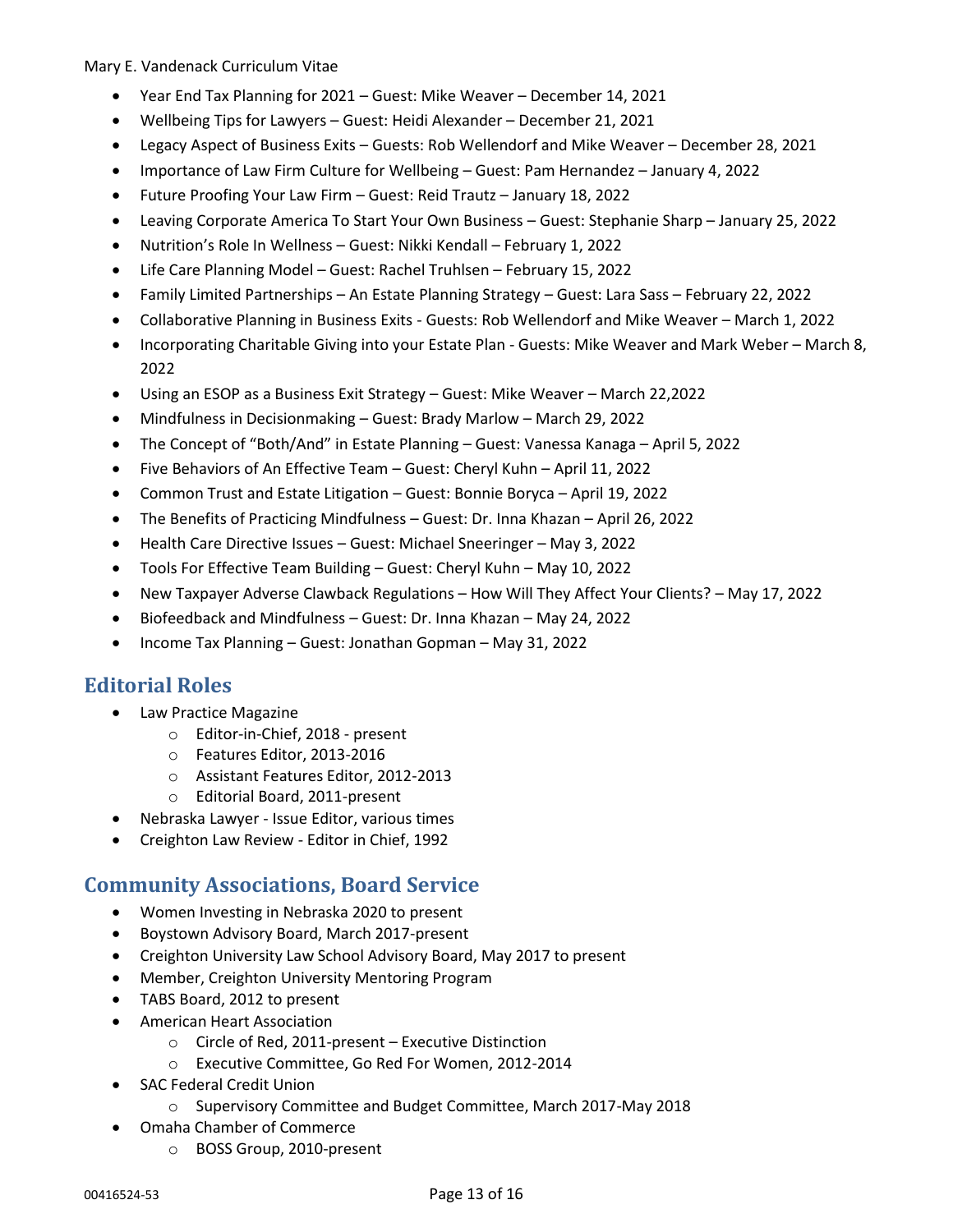- o Health Care Council
- Omaha Network, 2011-present
- Hope Lodge Mission Advancement Council, 2011–2017
- Nebraska Cancer Coalition Board of Directors, 2010–2016
- Armbrust YMCA
	- o Board of Directors, 2008–2012
	- o Chair, Strong Kids Campaign, 2008
- Wellbound Fitness Advisory Board, 2004-2006
- New Cassel Retirement Center Finance Committee, 2002-2004
- Saint Stephen the Martyr
	- o Development Campaign Leader, 2002
	- o Finance Board, 1994-2004
- American Council on Exercise, 2000-present
- Yoga Alliance 300 hour RYTE, 2008-present
- Executive Women's Golf Association Executive Distinction
- Jaybackers, 1993-present
- Millard Business Association, 2005-2017
- Omaha Women's Fund
- Former Member Rotary International, Suburban Chapter
- The Touchdown Club, 1992-present

# **Professional Associations, Memberships, and Activities**

- American Bar Association
	- o ABA SCOTIS 2018 present
	- o ABA Commission on the Future of Law Practice 2014 2016
	- o ABA Commission on Youth at Risk, 2013-2016
	- o American Bar Association Foundation Fellow, 2014 to present
	- o ABA Law Practice Division
		- Executive Council 2014 to present
		- *Law Practice Magazine* Senior Editorial Board –2011 to present
			- Vice Chair 2013-2014
			- Chair 2018 to 2020
		- Women Rainmakers Board of Directors, 2011-present
		- Author Law Practice Magazine Leadership Column 2016 to present
		- Evolving Business Models Task Force, 2014-2015
		- Resolutions Committee Vice Chair, 2014-2015
		- Futures Initiative Vice Chair 2015-16
	- o ABA Real Property Trusts & Estates Section
		- Joint Law Practice Management Group Group Co-Chair 2018 to present
		- Futures Task Force Co-Chair 2016-2019
		- ABA RPTE Small Firms Committee Vice Chair, 2015-2019
		- ABA RTPE Economics of Practice & Technology Chair 2016-2019
		- Planning Committee 2017 to present
		- Asset Protection Planning Committee Vice Chair 2018
		- Council 2020 to present
		- Trust and Estate Division Assistant Secretary 2019
	- o ABA Sections on Taxation, Business Law, International Law, Health Care Law
- Nebraska State Bar Association
	- o Foundation Fellow, 2015
	- o Member of Sections on Real Property, Trust and Probate Law, and Business Law